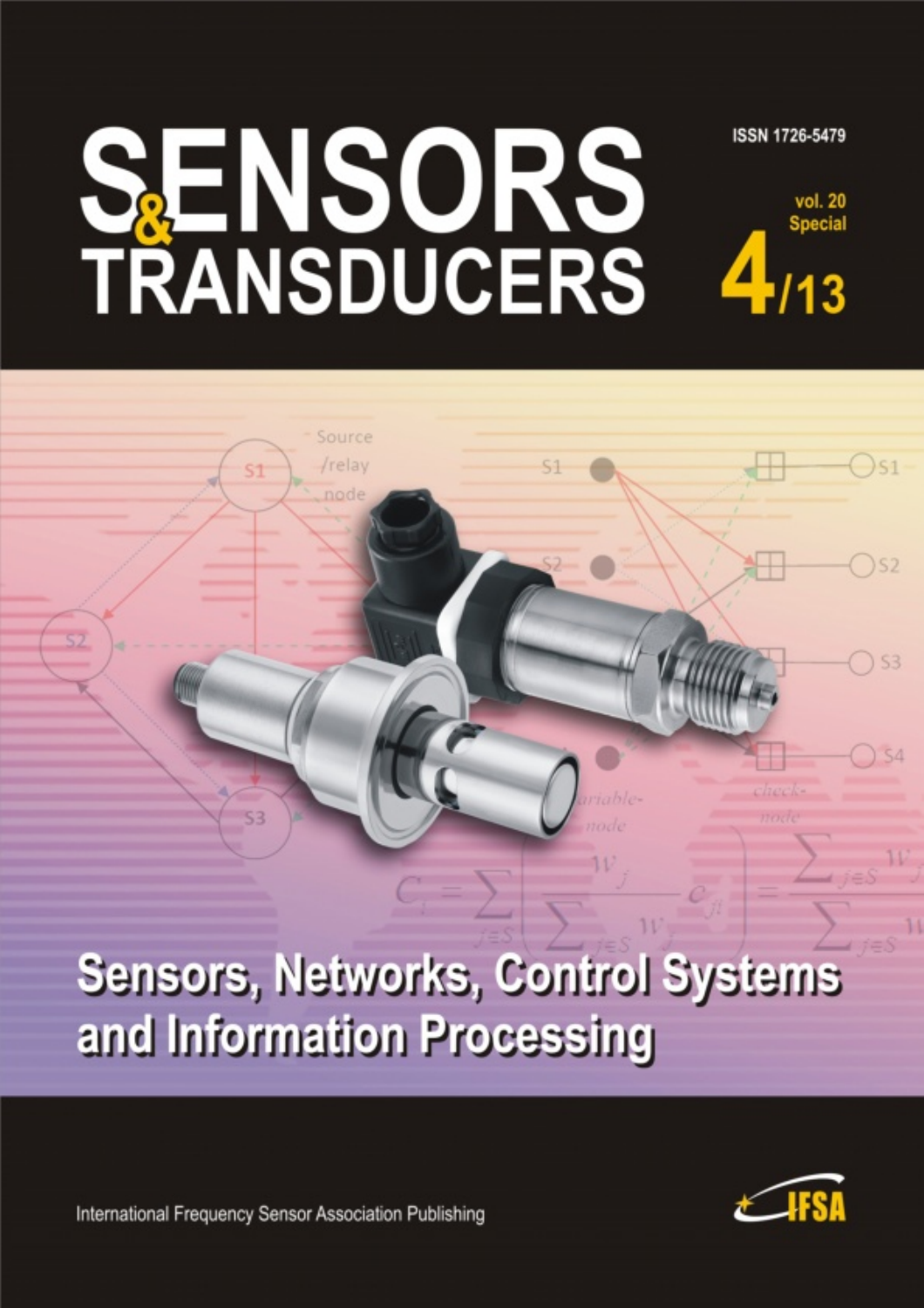## **Sensors & Transducers**

### **International Official Journal of the International Frequency Sensor Association (IFSA) Devoted to Research and Development of Sensors and Transducers**

Volume 20, Special Issue, April 2013

**Editor-in-Chief**  Sergey Y. YURISH



IFSA Publishing: Barcelona Toronto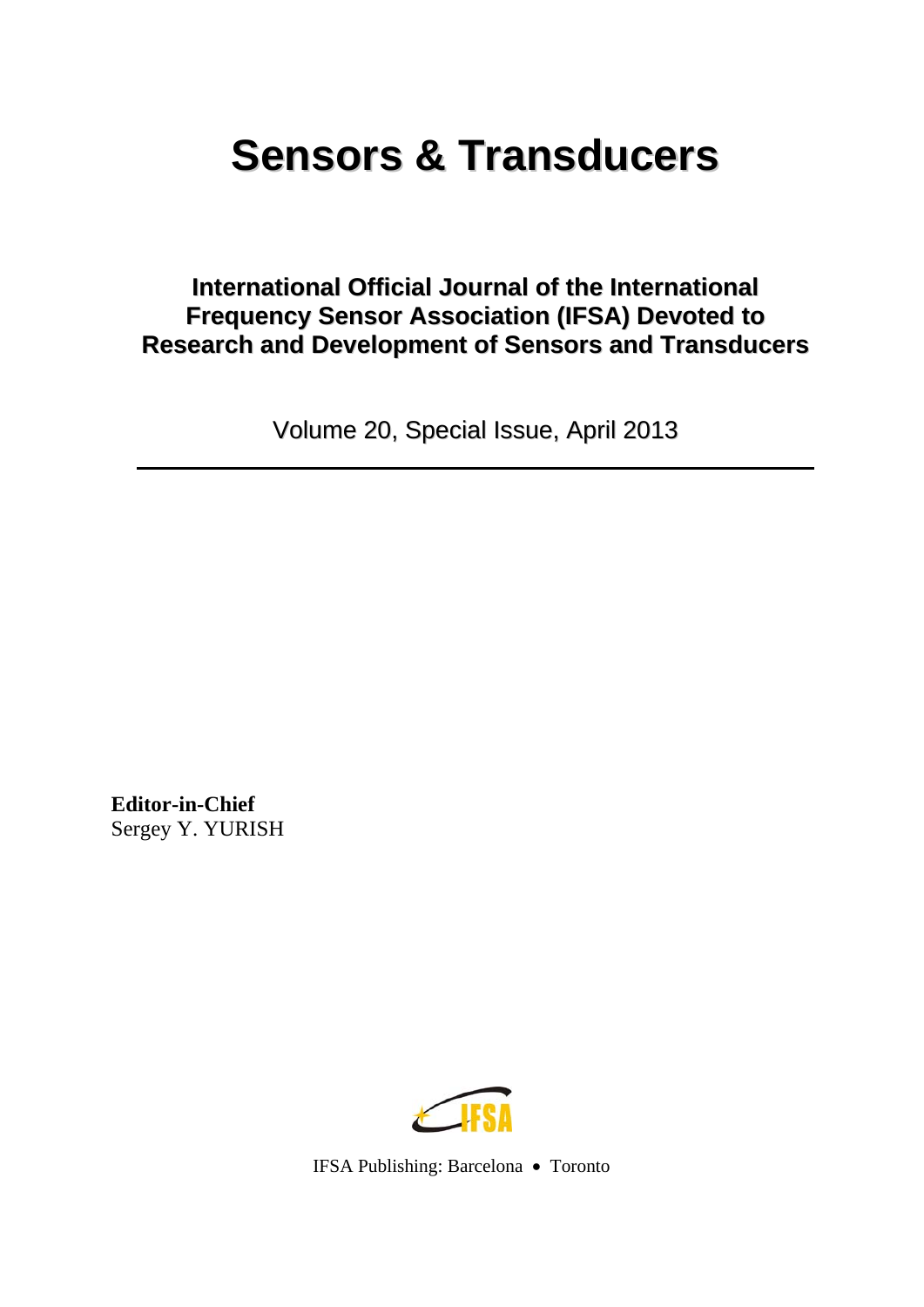Copyright  $\odot$  2013 IFSA Publishing. All rights reserved.

This journal and the individual contributions in it are protected under copyright by IFSA Publishing, and the following terms and conditions apply to their use:

*Photocopying:* Single photocopies of single articles may be made for personal use as allowed by national copyright laws. Permission of the Publisher and payment of a fee is required for all other photocopying, including multiple or systematic copyright, copyright for advertising or promotional purposes, resale, and all forms of document delivery.

*Derivative Works:* Subscribers may reproduce tables of contents or prepare list of articles including abstract for internal circulation within their institutions. Permission of the Publisher is required for resale or distribution outside the institution.

Permission of the Publisher is required for all other derivative works, including compilations and translations.

Authors' copies of Sensors & Transducers journal and articles published in it are for personal use only.

Address permissions requests to: IFSA Publisher by e-mail: editor@sensorsportal.com

Notice: No responsibility is assumed by the Publisher for any injury and/or damage to persons or property as a matter of products liability, negligence or otherwise, or from any use or operation of any methods, products, instructions or ideas contained in the material herein.

Printed in the USA.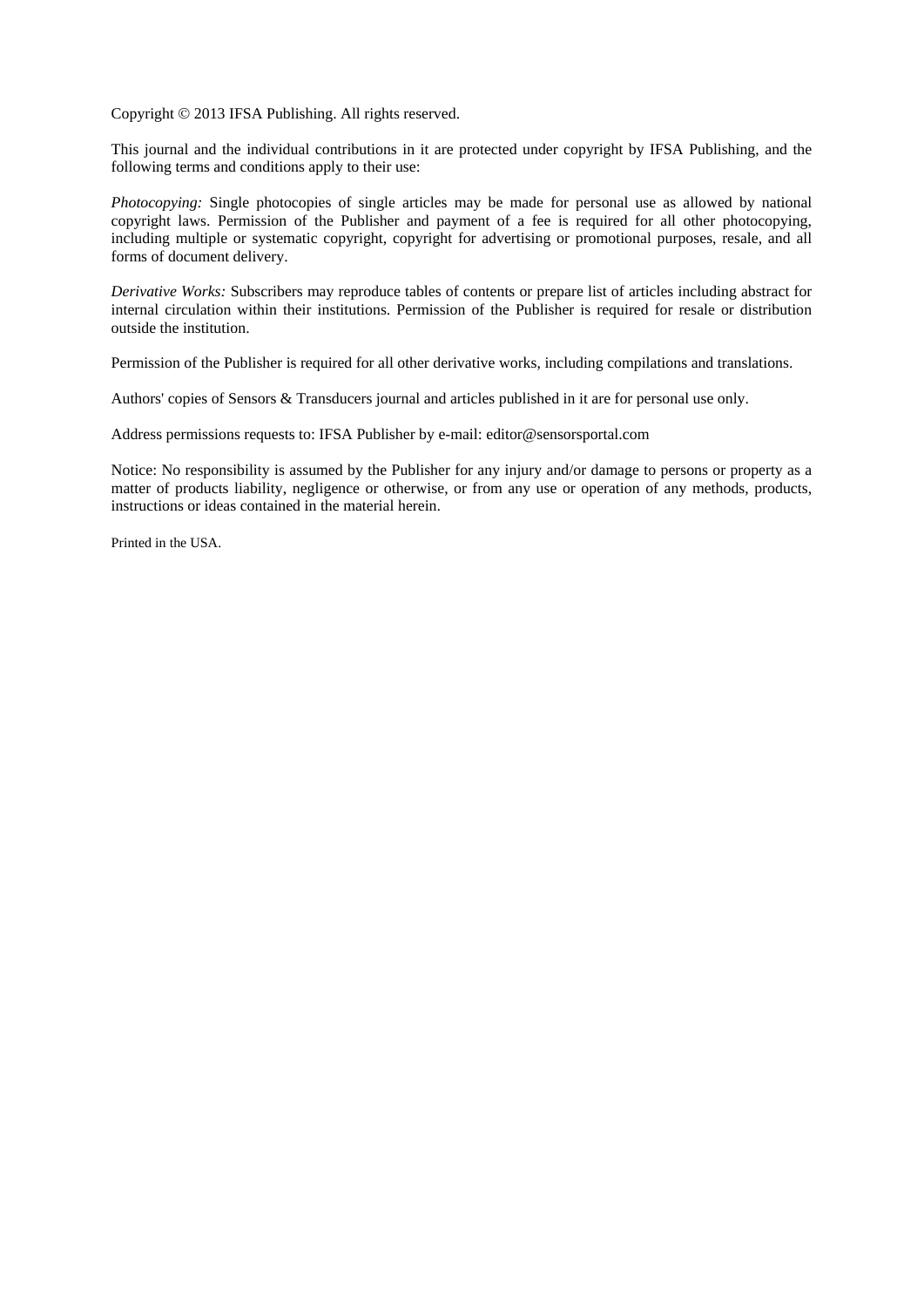

### **Sensors & Transducers**

**Volume 20, Special Issue, April 2013 www.sensorsportal.com ISSN 2306-8515** 

**e-ISSN 1726-5479** 

**Editors-in-Chief:** professor Sergey Y. Yurish, Tel.: +34 696067716, e-mail: editor@sensorsportal.com

**Editors for Western Europe**  Meijer, Gerard C.M., Delft Univ. of Technology, The Netherlands Ferrari, Vittorio, Universitá di Brescia, Italy

#### **Editor for Eastern Europe**

Sachenko, Anatoly, Ternopil National Economic University, Ukraine

#### **Editors for North America**

Katz, Evgeny, Clarkson University, USA Datskos, Panos G., Oak Ridge National Laboratory, USA Fabien, J. Josse, Marquette University, USA

**Editor South America**  Costa-Felix, Rodrigo, Inmetro, Brazil

**Editors for Asia**  Ohyama, Shinji, Tokyo Institute of Technology, Japan Zhengbing, Hu, Huazhong Univ. of Science and Technol., China

**Editor for Asia-Pacific**  Mukhopadhyay, Subhas, Massey University, New Zealand

**Editor for Africa**  Maki K.Habib, American University in Cairo, Egypt

#### **Editorial Board**

**Abdul Rahim, Ruzairi,** Universiti Teknologi, Malaysia **Abramchuk, George,** Measur. Tech. & Advanced Applications, Canada **Ascoli, Giorgio,** George Mason University, USA **Atalay, Selcuk,** Inonu University, Turkey **Atghiaee, Ahmad,** University of Tehran, Iran **Augutis, Vygantas**, Kaunas University of Technology, Lithuania **Ayesh, Aladdin**, De Montfort University, UK **Baliga, Shankar, B.,** General Monitors, USA **Basu, Sukumar,** Jadavpur University, India **Bousbia-Salah, Mounir,** University of Annaba, Algeria **Bouvet, Marcel,** University of Burgundy, France **Campanella, Luigi,** University La Sapienza, Italy **Carvalho, Vitor,** Minho University, Portugal **Changhai, Ru,** Harbin Engineering University, China **Chen, Wei,** Hefei University of Technology, China **Cheng-Ta, Chiang,** National Chia-Yi University, Taiwan **Chung, Wen-Yaw,** Chung Yuan Christian University, Taiwan **Cortes, Camilo A.**, Universidad Nacional de Colombia, Colombia **D'Amico, Arnaldo,** Università di Tor Vergata, Italy **De Stefano, Luca,** Institute for Microelectronics and Microsystem, Italy **Ding, Jianning,** Changzhou University, China **Djordjevich, Alexandar,** City University of Hong Kong, Hong Kong **Donato, Nicola,** University of Messina, Italy **Dong, Feng,** Tianjin University, China **Erkmen, Aydan M.,** Middle East Technical University, Turkey **Gaura, Elena,** Coventry University, UK **Gole, James,** Georgia Institute of Technology, USA **Gong, Hao,** National University of Singapore, Singapore **Gonzalez de la Rosa, Juan Jose,** University of Cadiz, Spain **Guillet, Bruno,** University of Caen, France **Hadjiloucas, Sillas,** The University of Reading, UK **Hao, Shiying,** Michigan State University, USA **Hui, David,** University of New Orleans, USA **Jaffrezic-Renault, Nicole,** Claude Bernard University Lyon 1, France **Jamil, Mohammad**, Qatar University, Qatar **Kaniusas, Eugenijus,** Vienna University of Technology, Austria **Kim, Min Young,** Kyungpook National University, Korea **Kumar, Arun,** University of Delaware, USA **Lay-Ekuakille, Aime,** University of Lecce, Italy **Li, Si,** GE Global Research Center, USA **Lin, Paul**, Cleveland State University, USA **Liu, Aihua,** Chinese Academy of Sciences, China

**Mahadi, Muhammad,** University Tun Hussein Onn Malaysia, Malaysia **Mansor, Muhammad Naufal,** University Malaysia Perlis, Malaysia **Marquez, Alfredo,** Centro de Investigacion en Materiales Avanzados, Mexico **Mishra, Vivekanand**, National Institute of Technology, India **Moghavvemi, Mahmoud,** University of Malaya, Malaysia **Morello, Rosario,** University "Mediterranea" of Reggio Calabria, Italy **Mulla, Imtiaz Sirajuddin,** National Chemical Laboratory, Pune, India **Nabok, Aleksey,** Sheffield Hallam University, UK **Neshkova, Milka**, Bulgarian Academy of Sciences, Bulgaria **Passaro, Vittorio M. N.,** Politecnico di Bari, Italy **Penza, Michele,** ENEA, Italy **Pereira, Jose Miguel**, Instituto Politecnico de Setebal, Portugal **Pogacnik, Lea**, University of Ljubljana, Slovenia **Pullini, Daniele,** Centro Ricerche FIAT, Italy **Reig, Candid**, University of Valencia, Spain **Restivo, Maria Teresa,** University of Porto, Portugal **Rodríguez Martínez, Angel,** Universidad Politécnica de Cataluña, Spain **Sadana, Ajit**, University of Mississippi, USA **Sadeghian Marnani, Hamed,** TU Delft, The Netherlands **Sapozhnikova, Ksenia**, D. I. Mendeleyev Institute for Metrology, Russia **Singhal, Subodh Kumar**, National Physical Laboratory, India **Shah, Kriyang**, La Trobe University, Australia **Shi, Wendian,** California Institute of Technology, USA **Shmaliy, Yuriy**, Guanajuato University, Mexico **Song, Xu,** An Yang Normal University, China **Srivastava, Arvind K.,** LightField, Corp, USA **Stefanescu, Dan Mihai,** Romanian Measurement Society, Romania **Sumriddetchkajorn, Sarun,** Nat. Electr. & Comp. Tech. Center, Thailand **Sun, Zhiqiang,** Central South University, China **Sysoev, Victor**, Saratov State Technical University, Russia **Thirunavukkarasu, I**., Manipal University Karnataka, India **Tianxing, Chu,** Research Center for Surveying & Mapping, Beijing, China **Vazquez, Carmen,** Universidad Carlos III Madrid, Spain **Wang, Jiangping,** Xian Shiyou University, China **Xue, Ning,** Agiltron, Inc., USA **Yang, Dongfang,** National Research Council, Canada **Yang, Shuang-Hua,** Loughborough University, UK **Yaping Dan,** Harvard University, USA **Zakaria, Zulkarnay,** University Malaysia Perlis, Malaysia **Zhang, Weiping,** Shanghai Jiao Tong University, China **Zhang, Wenming,** Shanghai Jiao Tong University, China

Sensors & Transducers Journal (ISSN 2306-8515) is a peer review international journal published monthly online by International Frequency Sensor Association (IFSA). Available in both: print and electronic (printable pdf) formats. Copyright © 2013 by International Frequency Sensor Association. All rights reserved.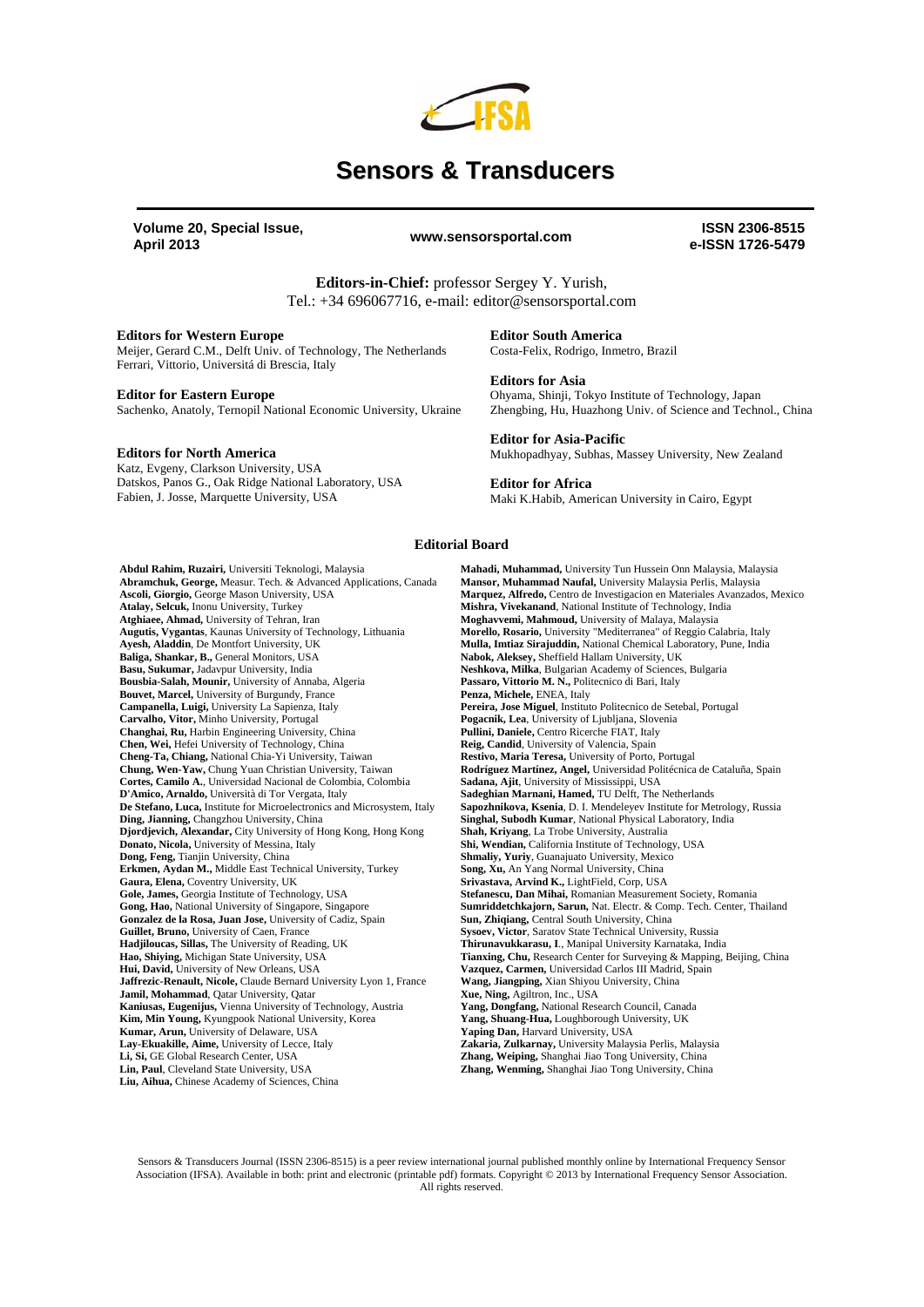

## **Contents**

**www.sensorsportal.com ISSN 1726-5479** 

| <b>April 2013</b>                                                                                             |    |
|---------------------------------------------------------------------------------------------------------------|----|
| <b>Research Articles</b>                                                                                      |    |
| Application of Partial Least Squares Regression to Static Magnetic Grid<br><b>Displacement Sensor</b>         | 1  |
| A Fast Responsive Refractometer Based on the Side-opened, Dual-core<br><b>Photonic Crystal Fiber</b>          | 6  |
| Code-Folding Scheme for Energy Efficient Cooperative Communications in Wireless<br><b>Sensor Networks</b>     | 12 |
| A New Missing Values Estimation Algorithm in Wireless Sensor Networks<br><b>Based on Convolution</b>          | 21 |
| Heterogeneous Network Convergence with Artificial Mapping for Cognitive Radio Networks                        | 27 |
| An Improved Phase-Coherent Algorithm for High Dynamic Doppler Simulation<br>in Navigation Simulator           | 37 |
| Implementation of Closed Loop Control System of FOG Based on FPGA                                             | 46 |
| Decentralized Robust Control for Nonlinear Interconnected Systems Based on T-S Fuzzy<br><b>Bilinear Model</b> | 53 |
| The Formation of the Local Gravitational Model Based on Point-mass Method                                     | 64 |
| Sliding Mode Tracking Control of Manipulator Based on the Improved Reaching Law                               | 69 |
| The Study of Elderly Informational Education under "Cloud Computing"                                          | 79 |

Authors are encouraged to submit article in MS Word (doc) and Acrobat (pdf) formats by e-mail: editor@sensorsportal.com Please visit journal's webpage with preparation instructions: http://www.sensorsportal.com/HTML/DIGEST/Submition.htm

**Volume 20 Special Issue**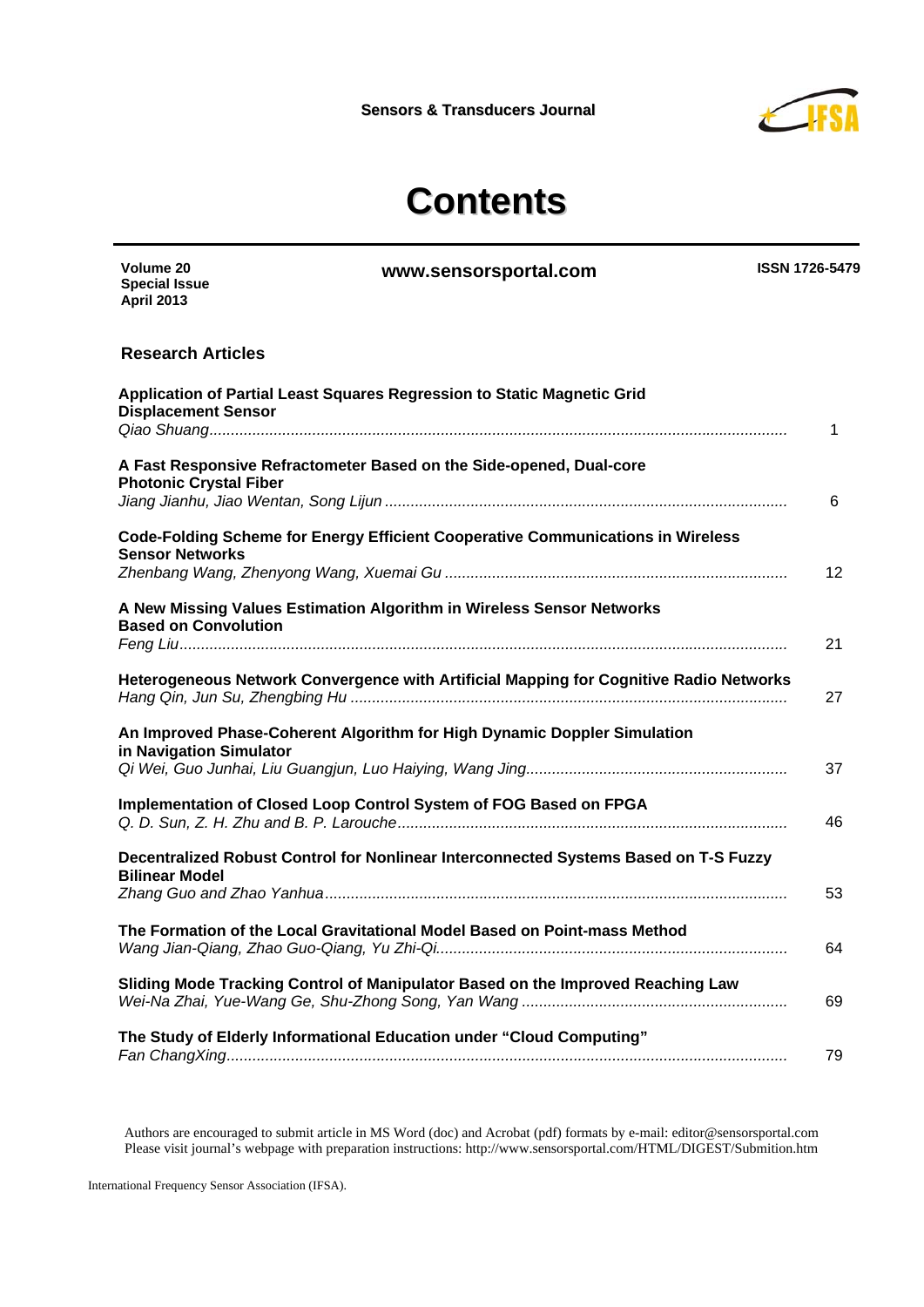The Fourth International Conference on Sensor Device Technologies and Applications



## SENSORDEVICES 2013<br>25 - 31 August 2013 - Barcelona, Spain

Tracks: Sensor devices - Ultrasonic and Piezosensors - Photonics - Infrared - Gas Sensors - Geosensors - Sensor device technologies - Sensors signal conditioning and interfacing circuits - Medical devices and sensors applications - Sensors domain-oriented devices, technologies, and applications - Sensor-based localization and tracking technologies -Sensors and Transducers for Non-Destructive Testing



The Seventh International Conference on Sensor Technologies and Applications

## ENSORCOMM 2013 25 - 31 August 2013 - Barcelona, Spain



Tracks: Architectures, protocols and algorithms of sensor networks - Energy, management and control of sensor networks - Resource allocation, services, QoS and fault tolerance in sensor networks - Performance, simulation and modelling of sensor networks - Security and monitoring of sensor networks - Sensor circuits and sensor devices - Radio issues in wireless sensor networks - Software, applications and programming of sensor networks -Data allocation and information in sensor networks - Deployments and implementations of sensor networks - Under water sensors and systems - Energy optimization in wireless sensor networks

http://www.iaria.org/conferences2013/SENSORCOMM13.html



The Sixth International Conference on Advances in Circuits, Electronics and Micro-electronics

### **CENICS 2013** 25 - 31 August 2013 - Barcelona, Spain

### dline for papers: 30 March 2013

Tracks: Semiconductors and applications - Design, models and languages -Signal processing circuits - Arithmetic computational circuits - Microelectronics -Electronics technologies - Special circuits - Consumer electronics - Applicationoriented electronics

http://www.iaria.org/conferences2013/CENICS13.html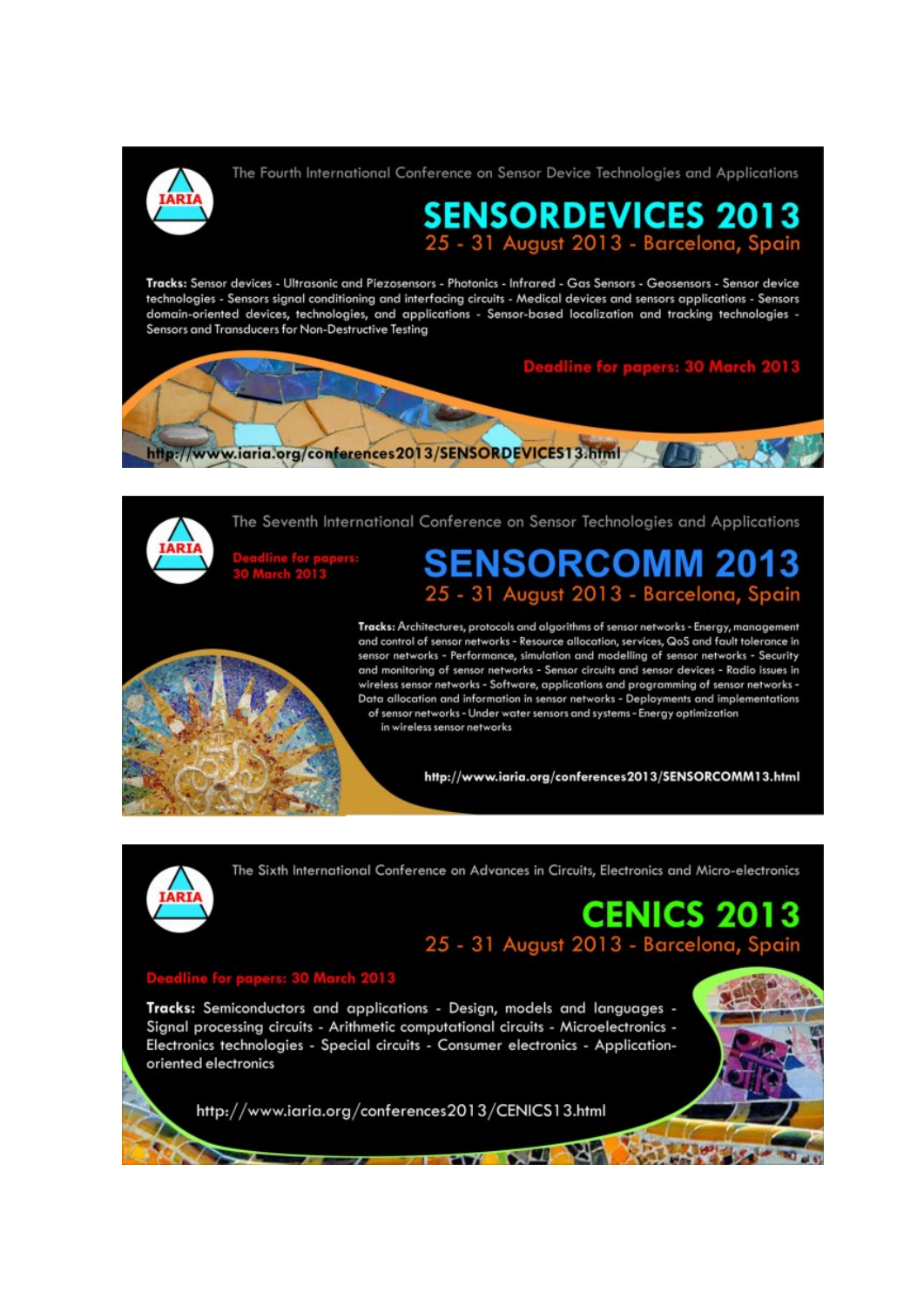

**Sensors & Transducers** 

© 2013 by IFSA *http://www.sensorsportal.com*

### **Heterogeneous Network Convergence with Artificial Mapping for Cognitive Radio Networks**

## **1 Hang QIN, 1 Jun SU, 2 Zhengbing HU**

<sup>1</sup> Computer School, Yangtze University, Jingzhou  $434023$ , China Tel.: 86-159-7222-1340 2 College of Information Technology, Journalism and Communication, Huazhong Normal University, Wuhan 430079, China E-mail: hangqin100@hotmail.com

*Received: 5 February 2013 /Accepted: 17 April 2013 /Published: 30 April 2013* 

**Abstract:** The artificial mapping scheme is proposed in this paper for adaptive network collaboration of cognitive radio networks. The superiority of the DHT-based overlay for its link state aggregation property, which establishes global convergence for link state aggregation message among a scalable number of nodes, is considered in the analysis. In addition, the fuzzy logic inference can better handle uncertainty, fuzziness, and incomplete information in node convergence report, which is developed as a novel approach to aggregate wireless node control with affordable message overload. The Artificial Mapping Tree (AMT) for the new convergence scheme is verified by the simulation and experimental results. The moderately increased network throughput for convergence validation is demonstrated with the proactive spectrum coordination. *Copyright © 2013 IFSA.*

**Keywords:** Leave cognitive radio networks, Heterogeneous architecture, Artificial mapping, Fuzzy logic inferences, Dynamic resource management.

#### **1. Introduction**

Cognitive radio is a revolution in radio technology that seeks to overcome the spectral shortage problem by enabling secondary wireless devices to communicate without interfering with the primary users [1, 2]. In a cognitive radio network (CRN), each node is equipped with a cognitive radio, which employs cooperative relay technology for increasing transmission diversity gain in various types of wireless networks [3]. Such cooperative relay between secondary nodes can improve spectrum diversity and thus, a CRN dynamically adapts to varying network conditions in order to optimize end-to-end performance in a distributed environment [4]. In addition to dynamic spectrum access, cognitive radio's spectrum-rich node is selected as the relay node to improve the performance between the source and the destination. It is envisioned that CRN will be accepted as a general radio platform upon which numerous wireless applications can be implemented.

It is important to realize that CRN will provide high bandwidth to mobile users via dynamic spectrum access techniques and heterogeneous wireless architectures. Also, decisions in terms of control and data are made to meet the requirements of the network as a whole, rather than the individual network components. These important end-to-end architecture issues warrant that heterogeneous network convergence for a CRN is more complex and interesting. In addition, a fundamental problem for a wireless network is spectrum etiquette. In a multi-hop wireless network, spectrum etiquette is challenging since it utilizes and shares spectrum resources by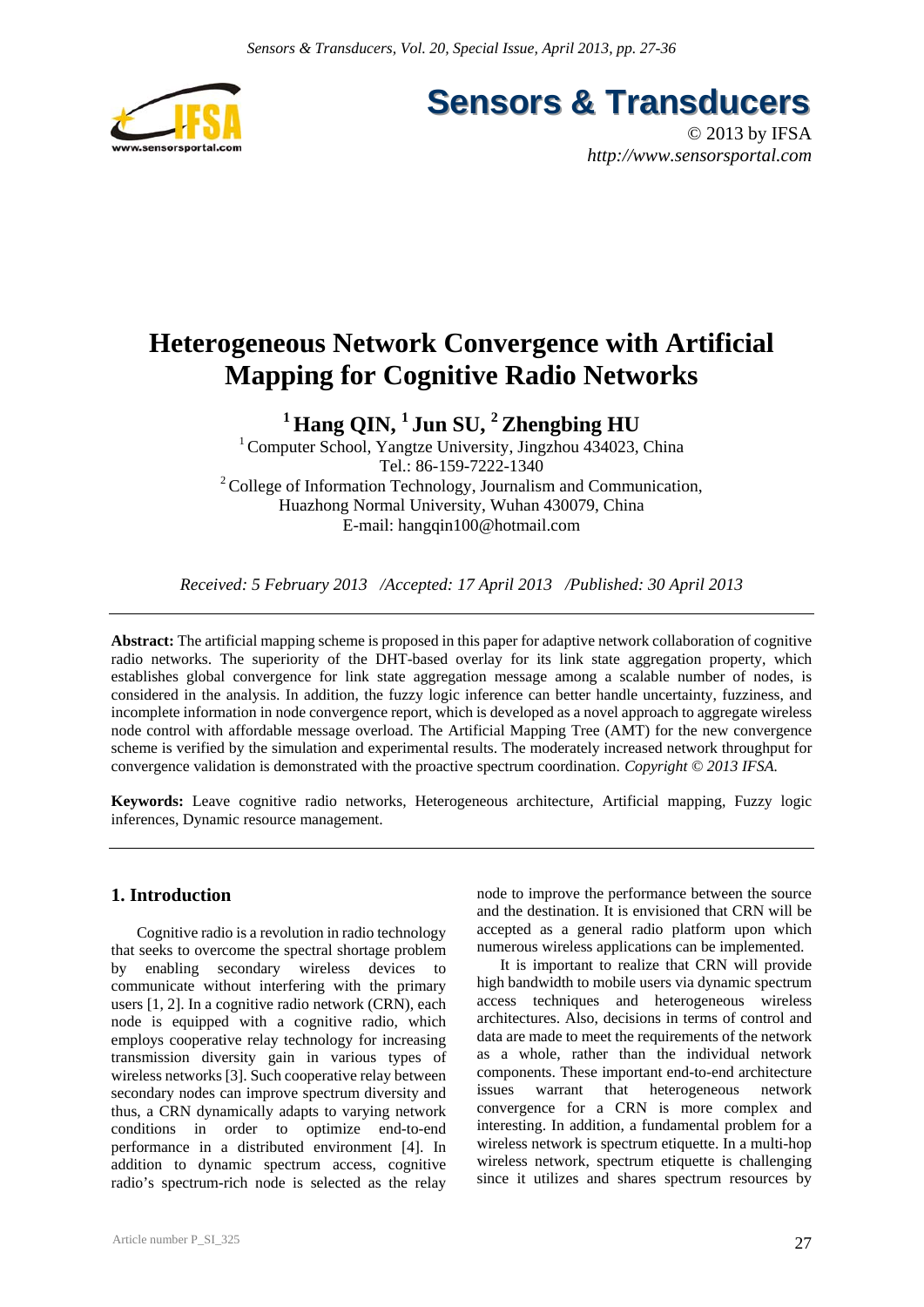allowing wireless devices to exchange appropriate messages and parameters. When CRN is allowed to perform spectrum etiquette, the problem becomes even more difficult due to its adaptability of collaborating radios. Consequently, the adaptive network collaboration is expected to provide significant performance gains in dense usage scenarios.

In this paper, the artificial mapping problem is introduced and studied in heterogeneous CRN. The goal is two-fold. First, the problem is aimed to formalize with respect to resource management that defines the nature of available spectrum of various applications. Based on this control plane aggregation framework, guidelines that can provide significant performance advantages in dense or clustered radio environments are derived. Second, a new DHT-based control plane based on fuzzy logic inference, FuzzyConvergence, is proposed and analyzed, thereby establishing global convergence among a scalable number of wireless nodes. Specifically, the following contributions are made as follows:

- An artificial mapping framework is developed for dynamic spectrum allocation in CRN. The framework captures the essential features of cognitive radios, such as frequency agility and adaptive bandwidth, and it introduces the mechanism of an Artificial Mapping Tree (AMT), which is built on top of a generic DHT. This method is used to define the resource management problem as the fuzzy logic inference for link state aggregation, such that the demands of all nodes are satisfied best possible. Our model represents a fundamental departure from the conventional analysis framework that handles uncertainty, fuzziness, and incomplete information for maximizing spectrum usage.
- A primary service selection algorithm is presented, it weight all available primary services and allocate other secondary services within a small constant factor of the optimum, regardless of network topology. This offers us the artificial mapping connections of using policy selector.
- FuzzyConvergence is proposed as a practical, distributed method to solve the adaptive network collaboration problem in real cognitive networks. FuzzyConvergence enables each node to dynamically decide on an affordable message overhead based only on local information. Using both analysis and extensive simulations, it is shown that FuzzyConvergence achieves high network throughput and short convergence time under various scenarios.

#### **2. Related Work**

There have been active research efforts on distributed spectrum coordination for wireless networks resource management. In [5], a network-coded cooperative communications as new paradigm is proposed, which combines sessions into separate groups, and then has the source node of the new session select the best group among all offers, concerning selecting the most beneficial relay node. In [6], the authors investigate a distributed technique for dynamic spectrum management of DSL lines, and generalize several known techniques, by imposing pricing for use of spectrum. In [7], a distributed coordination approach without relying on the existence of a pre-assigned common control channel is proposed by upgrading the legacy protocol stack for robust operation under network dynamics. However, little work has been carried out for artificial mapping with heterogeneous network in response to changes in adaptive wireless networks environment or changes in application requirements simultaneously.

Exploiting network convergence in wireless multi-hop networks has attracted enormous interests in recent years. In [8], the authors describes that wired broadband access networks to continue to evolve toward a common general-purpose platform architecture, while wireless networks to remain heterogeneous, with many of them specialized to particular wireless services. In [9], the authors show how to use EPON as a backhaul to connect multiple dispersed WiMax base stations. They built upon integrated architectures taking advantage of the bandwidth benefit of fiber communications, with regards to mobile and non-line-of-sight features. In [10], the authors develops a vertical handoff decision algorithm that enables a wireless access network to not only balance the overall load among all attachment points and Access Points, but also to maximize the collective battery lifetime of Mobile Nodes. Furthermore, our technique requires a broad set of wireless network convergence input factors, including artificial mapping and DHT-based overlay structure.

On another line of research, various efforts have been made to study fuzzy logic inference of wireless networks application (see, *e.g.*, [11-13]). These efforts differ from ours in this paper, which focuses on designing network convergence for a finite-sized network.

#### **3. Heterogeneous Networks with Fuzzy Logic Inference**

#### **3.1. Artificial Mapping Systems Architecture**

Fig. 1 presents the key components of a typical cognitive radio networks artificial mapping system. In this figure, solid lines link the intended exchange partners and symbolize the establishment of mutual convergence. The dashed lines refer to intermediate nodes involved in the control aggregation process. The system is built with a P2P overlay network to facilitate artificial mapping over the IP backbone. With regard to the autonomous nodes which are involved, heterogeneous convergence for cognitive radio networks is spectrum user-oriented.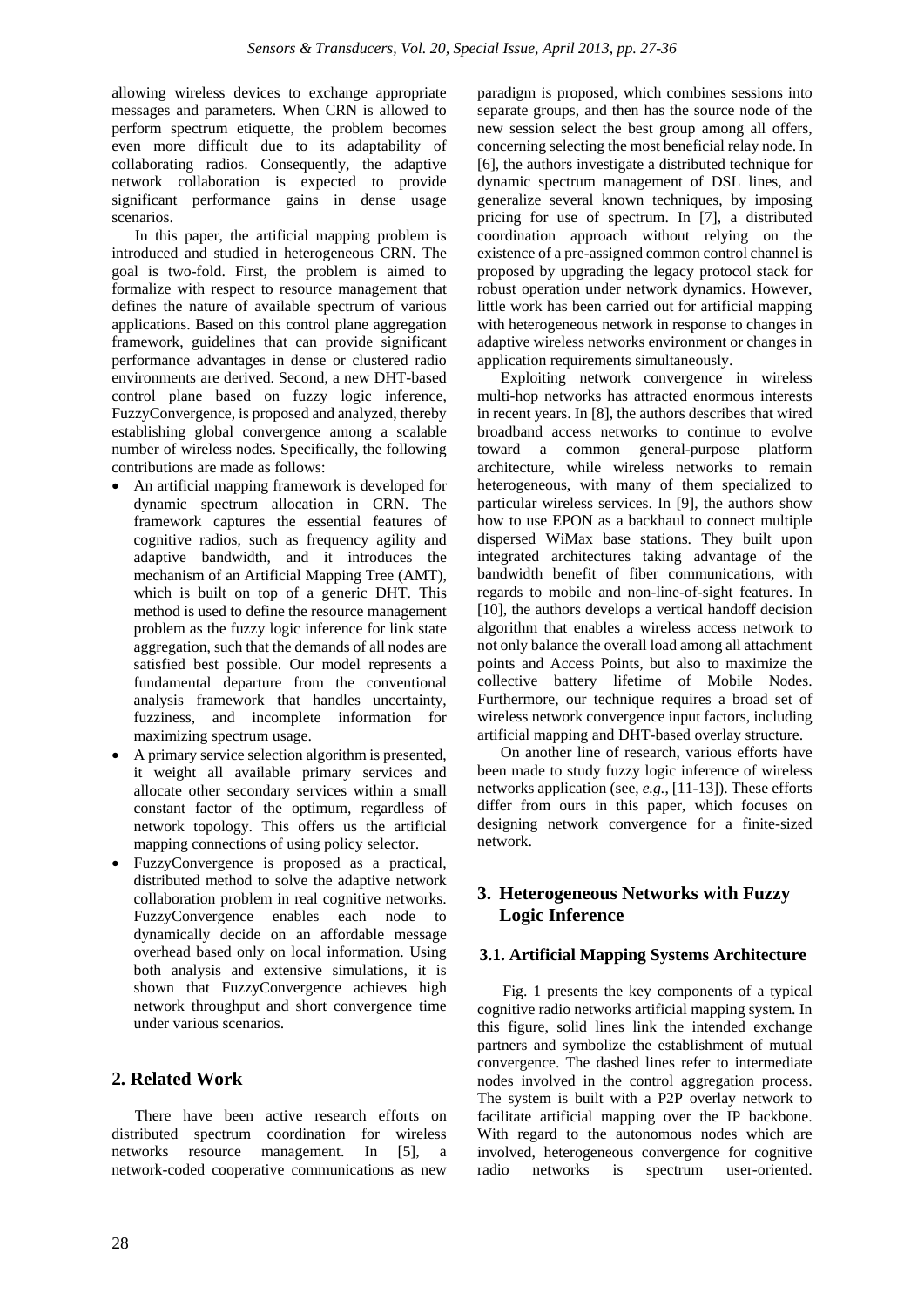Dynamically, this system could grow or shrink with self-organizing characteristic.

Consequently, four major cognitive radio networks applications are addressed for the network coordination: spectrum sensing, spectrum allocation, aggregation information sharing, and power control among the distributed environment. With this agility of the radio transceiver, spectrum resource could be shared among licensed (*i.e.*, primary) and unlicensed (*i.e.*, secondary) services to improve spectrum utilization and also to generate higher revenue to the spectrum owner. To support consumer product exchange and share aggregation information, the

convergence system is designed specifically, service plane, control plane, and cognitive plane applications. In such applications, both primary services and secondary services are participating nodes. The primary services post their merchandise on the IP backbone for sale, and the secondary services place their orders from the client hosts at the IP backbone edge. An overlay network is built on top of the node hosts, which acts as a virtual network for node control evaluation and dissemination. For shortening the data-search process and reducing routing complexity, adopting a structured P2P overlay is preferred such as DHT instead of unstructured P2P systems.



**Fig. 1.** Node control aggregation with artificial mapping.

In the node control aggregation environment, link state aggregation does not use external spectrum authorities to mediate link state flows. Each cognitive node can serve as a receiver or a sender and accounts for an information source. With consumer product exchanges, this is referred to as the spectrum trading mechanism which involves spectrum selling and buying processes. Clearly, benefiting from recent advancements in cognitive radio networks architectures, some P2P activities occur at the sender level. Thus a sender would always need to receive and process updates from other converged wireless nodes.

Because many dynamic factors are involved, control is difficult to quantify. As for a fully distributed P2P system concerning numerous nodes, a wireless node often can not assess another wireless node's control state efficiently, but rather have to depend on collective opinions from other nodes. Nevertheless, this brings about new challenges, considering how to identify the accuracy of the collected opinions and how to aggregate the conflicting opinions to get a *global control*. Actually, when high accuracy or updated control is desired, the global control aggregation process may be very time consuming and involves a heavy messaging overhead.

An effective P2P control system can not only addresses control locally, but aggregates the meta-control globally as well. It must accurately capture and track various local parameters, for example, secondary services should be able to capture potential primary services' credit records, or preferences in light of the goods being sold. The control plane allows cognitive radio nodes to initialize and dynamically adapt the PHY, MAC and network level parameters.

#### **3.2 The Link State Aggregation Problem**

In this section, the link state aggregation problem is formulated in CRN. The recursive computations are defined on global convergence vectors in successive aggregation cycles. Then the FuzzyConvergence system architecture is introduced and the functional modules of FuzzyConvergence are illustrated on each node. This architectural model paves the way to specify the convergence protocols for artificial mapping tree operations later. Table 1 lists all notations in this paper, and these terms will be defined with more details in subsequent sections.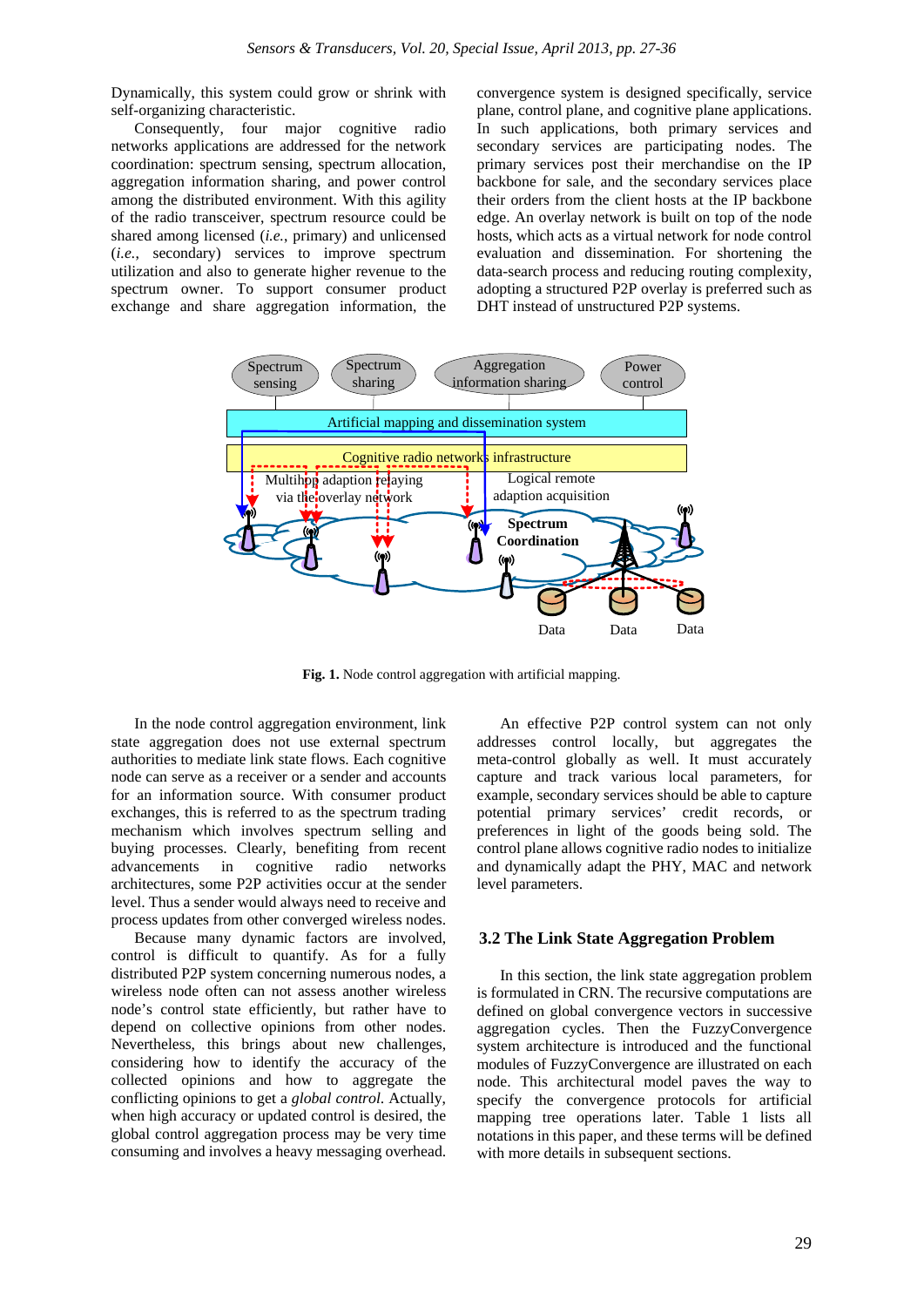| <b>Notation</b>                                       | <b>Basic Definition</b>                                             |
|-------------------------------------------------------|---------------------------------------------------------------------|
| $r_{ij}$                                              | the local convergence issued by<br>node <i>i</i> for node <i>j</i>  |
| $S_{ij}$                                              | the normalized local score                                          |
| $v_i(t)$                                              | the global control score of node <i>i</i> at<br>aggregation cycle t |
| $V(t) = \{vi(t)\}\$                                   | Global control vector over <i>n</i> peers                           |
| $\delta$                                              | Aggregation error threshold                                         |
| $\overline{C_i}$                                      | the global control of node $i$                                      |
| S                                                     | the set of nodes where node <i>i</i> has<br>conducted link states,  |
| $c_{ji}$                                              | the local convergence of node <i>i</i> rated<br>by node $i$         |
| k                                                     | the link state step                                                 |
| $W_i$                                                 | the aggregation weight of $t_{ii}$                                  |
| $x_i(k)$                                              | the aggregated global score of node i<br>up to step $k$             |
| $w_i(k)$                                              | the aggregation weight applied by<br>node $i$ at step $k$           |
| $(Min_{col}, Min_{row}),$<br>$(Min_{col}, Min_{row})$ | the rectangular region                                              |
| D                                                     | the distance between 802.16a BS<br>and 802.11b AP                   |

In a CRN of *n* nodes, each node evaluates the link states of other nodes with local convergence scores after conducting a spectrum transaction, such as a spectrum allocating. Consider a *convergence matrix*   $R=(r_{ij})$ ,  $1 \le i$ ,  $j \le n$ , where  $r_{ij}$  is the local convergence issued by node *i* for node *j*. If there is no feedback between two nodes,  $r_{ij}$  is set to be zero.

For global control aggregation, each node must normalize all local scores issued by itself. The *normalized local score s<sub>ij</sub>* is defined as follows:

$$
s_{ij} = r_{ij} / \sum_j r_{ij} \,, \tag{1}
$$

Then we have a normalized convergence matrix *S*=( $s_{ij}$ ). Note that  $0 \le s_{ij} \le 1$  and each row sum  $\sum_{j=1}^{n} s_{ij} = 1$  for all rows *i*=1, 2,..., *n*. In other words, the normalized convergence matrix *S* is a stochastic matrix, in which all entries are fractions and all row entries add to be 1.

It is possible to encounter sparse trust matrix. After sufficient number of aggregations, the entries of a convergence matrix may even become all zero.

Let  $v_i(t)$  be the *global control score* of node *i* at *aggregation cycle t, where*  $i=1, 2,..., n$  *and*  $t=0, 1,$ 2,…, *d* for *d* cycles. The global scores of all nodes form a *normalized convergence vector* with *n*  components  $V(t) = \{v_i(t)\}^T$ , where  $\sum_i v_i(t) = 1$ .

The iterative method specified below calculates the  $V(t)$  at cycle *t*. Let  $V(0)$  be the initial convergence vector value. For all iterative cycles  $t = 1, 2, \ldots, d$ , we generate successive convergence vectors, recursively, by performing the following matrix-vector computations:

$$
V(t+1)=S^T\times V(t) \tag{2}
$$

Initially, all nodes are equally aggregated, *i.e.*  $v_i(0)=1/n$ , where  $i=1, 2, ..., n$ . The iterative computation continues until the average relative error between  $V(d)$  and  $V(d+1)$  is lower than  $\delta$  for a given *aggregation error threshold*  $\delta$  at the last cycle *d*.

It is showed in [14] that  $d \le \lceil \log_b{d} \rceil$  with  $b = \lambda_2/\lambda_1$ , where  $\lambda_1$  and  $\lambda_2$  are the largest and second largest Eigenvalues of the trust matrix *S*. The convergence threshold  $\delta$  is predefined by system designers. After *d* cycles, the global reputation vector converges to the eigenvector of trust matrix *S.* 

This recursive process is motivated by Markov random walk among nodes, which is widely used in ranking web pages. Consider a random surfer hopping from nodes to nodes to search for a convergence node. At each surfing step, the surfer selects a neighbor with regard to current distribution of local scores. The Markov chain distribution is the converged global reputation vector.

DHT-Based overlay implementation has developed scalable algorithms to calculate the global reputation vector *V*(*t*) for DHT-based CRN. In this paper, we propose a FuzzyConvergence system for global control aggregation in unstructured CRN.

#### **3.3. FuzzyConvergence System for Inference**

After analyzing the characteristics of link state aggregation data, the FuzzyConvergence prototype system is built for evaluating node control in link states, and it is developed with the fuzzy logic inference technique. Specifically, the system could handle imprecise or uncertain information collected from the wireless nodes. Adopting link state aggregation characteristics, three important design criteria are suggested:

- To begin with, the network bandwidth consumption required to exchange local convergence for hot spots could be extremely high. Thus, a control plane for link states is capable of considering the unbalanced link states among users.
- Secondly, for lesser impact from small users, a control plane should not apply the same evaluation cycle for all nodes. The super users can be updated more often than the small users.
- Finally, given a skewed link state number, it makes sense to evaluate the large link states more often than the small ones.

Fig. 2 and Fig. 3 illustrate system works by performing two major inference steps: *Local Convergence Calculation* and *Global Control Aggregation*. Fig. 2 shows the local convergence calculation for link states. In *Local Convergence Calculation*, nodes perform fuzzy inference on local parameters to get the local convergence. The fuzzy inference mechanism can catch uncertainties information and is self-adjusting. Adaptively, it can track the variation of local parameters, such as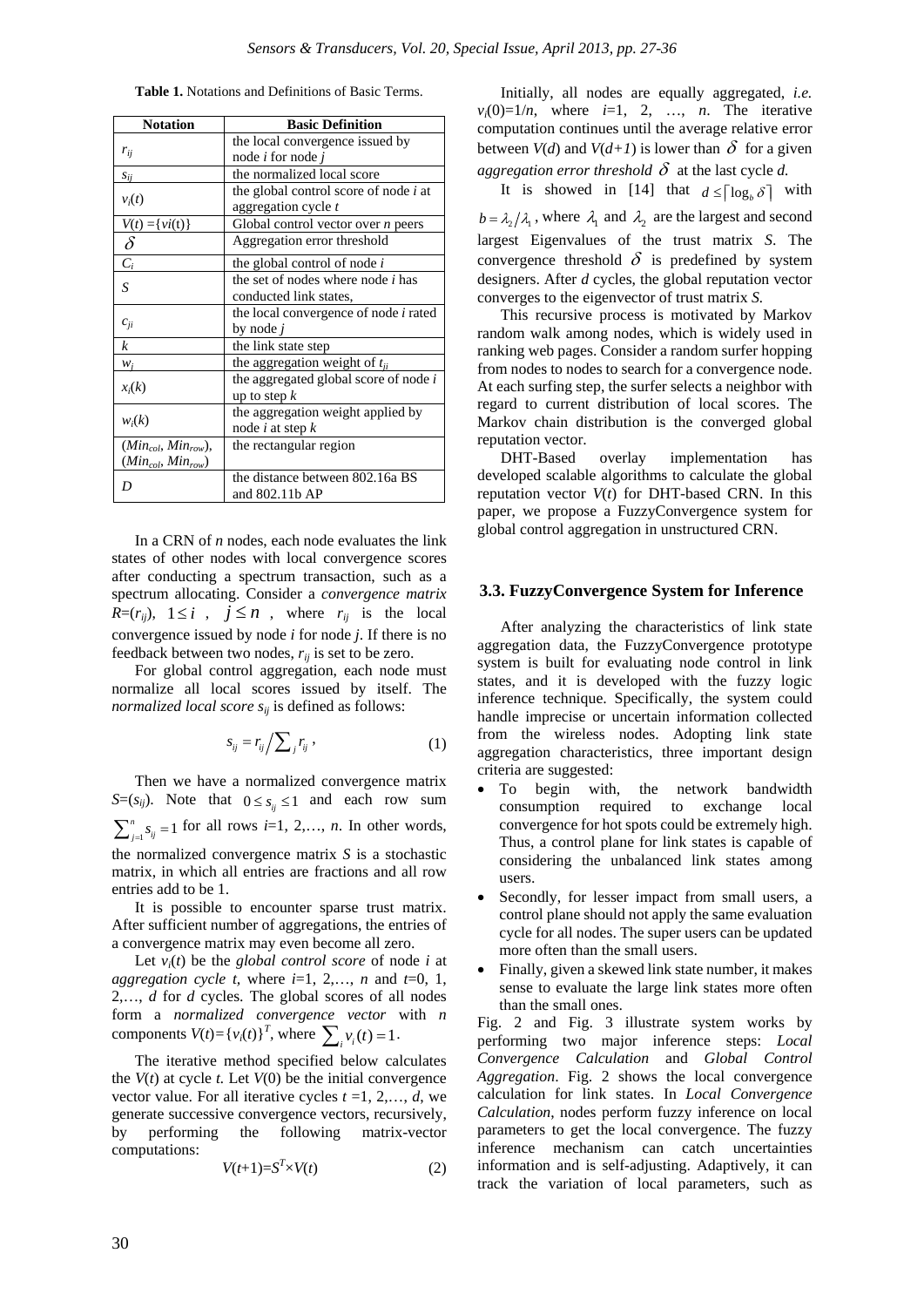interference power, interference power, bandwidth of a frequency band, path loss index, and so on.

As illustrated in Fig. 3, in *Global Control Aggregation*, the FuzzyConvergence system aggregates local convergence collected from all nodes to generate a global control for each node. The system adopts fuzzy inference to get the global control aggregation weights. The aggregation weights are

identified using three variables: the node's control, the link state aggregation date, and the link states amount. In a full-scale P2P control plane, the number of fuzzy inference rules should be extended to several hundreds. Also, Table 2 lists some frequently used fuzzy inference rules to FuzzyConvergence system construction.



**Fig. 2.** Local convergence inference to determine the local convergence.



**Fig. 3.** Global control aggregation for weight inference.

**Table 2.** Fuzzy inference rules for convergence.

| condition                                                            | rules                                |
|----------------------------------------------------------------------|--------------------------------------|
| the node's control is good and the link state amount is high         | the aggregation weight is very large |
| the node's control is good and the link state amount is low          | the aggregation weight is medium     |
| the node's control is bad                                            | the aggregation weight is very small |
| the link state amount is very high and the link state time is new    | the aggregation weight is very large |
| the link state amount is very low or the link state time is very old | the aggregation weight is small      |

The global control is calculated in terms of the following formula:

$$
C_i = \sum_{j \in S} \left( \frac{w_j}{\sum_{j \in S} w_j} c_{ji} \right) = \frac{\sum_{j \in S} w_j c_{ji}}{\sum_{j \in S} w_j}, \tag{3}
$$

where  $C_i$  stands for the global control of node  $i$ ,  $S$ means the set of nodes where node *i* has conducted link states, *cji* is the local convergence of node *i* rated by node *j*, and  $w_i$  is the aggregation weight of  $t_{ii}$ . The global aggregation process performs multiple iterations until each *Ci* converges to a stable global control rating for node *i*.

The prototype FuzzyConvergence system is implemented on a DHT-based P2P overlay network, with architecture similar to that of Chord [15], a DHT ring which provides fast convergence and message

transmission. The Chord system is highly scalable, robust to failure, and self-organizing in that it handles node join and leave from the system. With the DHT-based FuzzyConvergence system architecture, the overlay network is built to support the local convergence dissemination and global control aggregation.

Each node has two tables: a *link state record table*  to maintain link state records with remote nodes, and a *local convergence table* to maintain remote nodes' evaluated convergence. In terms of the link state records, the global aggregation weights are inferred through the fuzzy inference system. When performing global control aggregation, each node queries the convergence from remote nodes. To deal with the spectrum hot-spot issue, the system partially queries qualified nodes that meet an aggregation threshold.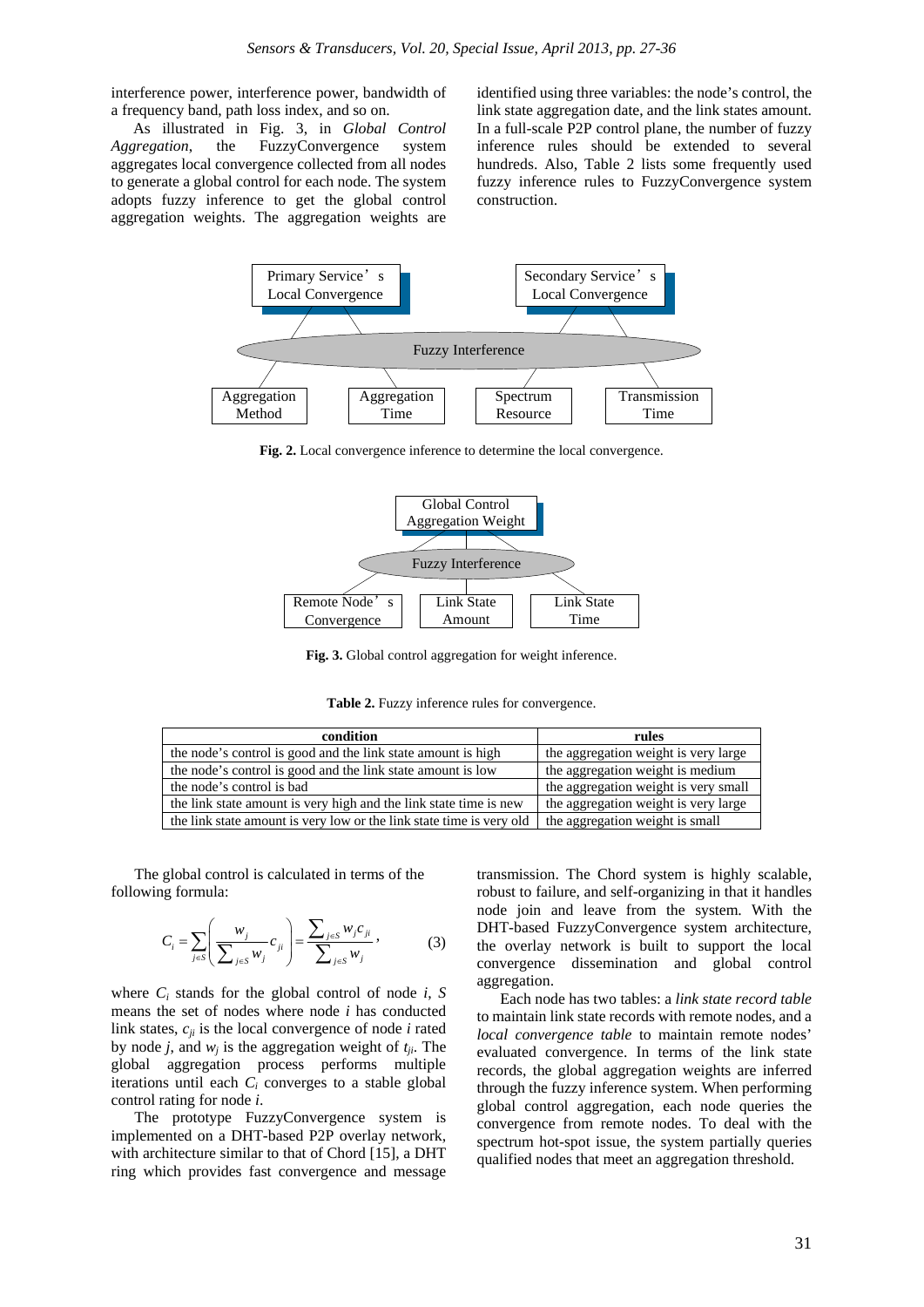#### **4. Link State Aggregation Protocol with Artificial Mapping**

#### **4.1. The Link State Aggregation Protocol**

The index *k* indicates the link state step. According to K. Hwang, et al [16], *k* is upper bounded by a final step  $g=O(log_2n)$ . The time index *t* refers a discrete time instance of the aggregation cycle. The upper bound for *t* is *d* iterations.

Associated with each node *i* is the *aggregation pair*  $\{x_i(k), w_i(k)\}$  at step *k*. The  $x_i(k)$  is the *aggregated global score* of node *i* up to step *k*. The  $w_i(k)$  is the *aggregation weight* applied by node *i* at step *k.* The ratio  $x_i(k)/w_i(k)$  restores the global control of node *i aggregated* up to step *k*.

During each link state step, each node *i* executes two communicating threads: One thread sends a halved aggregation pair  ${x_i(k)/2, x_i(k)/2}$  to itself (node *i*) and to a randomly selected node. Another thread receives all halved pairs from other nodes and communicates the updated pair  ${x_i(k+1), w_i(k+1)}$  as follows, where the index *j* covers all source nodes that have sent an aggregation pair to node *i* at step *k*:

$$
x_i(k+1) = \sum_j x_j(k)/2,
$$
 (4)

$$
w_i(k+1) = \sum_j w_j(k)/2,
$$
 (5)

This process continues until a *consensus score*  value  $x_i(k)/w_i(k)$  is reached agree on all nodes  $i=1$ , 2,..., *n*. The *global control*  $v_i(t+1)$  for node *i* is thus generated on all *n* nodes at the final aggregation step *k*=*g.* 

$$
v_i(g)=x_i(g)/w_i(g),\tag{6}
$$

#### **4.2. Artificial Mapping Tree Operations**

The main challenge was to address FuzzyConvergence for range-based queries *without modifying the underlying DHT*. Artificial Mapping Tree (AMT) is proposed as a distributed data structure, which can be implemented on top of a generic DHT. A simple AMT can perform single-dimensional range queries and an extension using linearization techniques, and allows us to perform multi-dimensional queries. Consequently, several operations needed to build and query this data structure using a DHT are concentrated on.

#### **4.2.1. Lookup**

As a primitive, lookup is used to perform the other AMT operations. As for a node number *i*, it returns the unique leaf node *leaf*(*i*) whose label is a prefix of *i*. A lookup can be developed effectively by performing a binary search with the *w*+1 possible prefixes

concerning a *w*-bit key. An important feature of this lookup is that unlike traditional tree lookups, it does not require each operation to originate at the root, thus reducing the load on the root as well as nodes close to the root. Instead of a full-length node number *i*, minor modifications to this operation could be used to perform a lookup of a prefix *j*.

Binary search needs  $\lfloor \log(w+1) \rfloor + 1 \approx \log w$  DHT

gets, which is doubly logarithmic in the size of the data domain being indexed. It ensures that the lookup operation is extremely efficient. Nevertheless, binary search has the disadvantage that it can fail as a result of the failure of an internal AMT node. The search may not be willing to distinguish between a failed internal node, where case search could proceed downwards, and the absence of an AMT node, where case the search could proceed upwards. In this case, the AMT receiver can either restart the binary search in the hope that a refresh operation has repaired the data structure, or perform parallel gets of all prefixes of the node number *i*. The parallel search is guaranteed to succeed as long as the leaf node is alive and the DHT can route to it. It indicates two alternative modes of operation, low-overhead lookups using binary search and low-latency fail-over lookups using parallel search.

#### **4.2.2 Range Query**

When it comes to a one-dimensional AMT, for two node numbers *m* and  $n(m \le n)$ , a range query returns node number *i* contained in the AMT satisfying  $m \le i \le n$ . Such a range query could be performed by locating the AMT node corresponding to the longest common prefix of *m* and *n* and then performing a parallel traversal of its subtree to retrieve all the desired items.

As for multi-dimensional range queries such as those required for FuzzyConvergence, a query for all matching data within a rectangular region defined by  $(Min_{col}, Min_{row})$  and  $(Min_{col}, Min_{row})$  is performed as follows. This linearized prefix which minimally encompasses the entire query region is identified. It is done by computing the *z*-curve node numbers *Minz* and *Maxz* for the two end-nodes of the query, and the longest common prefix of these node numbers: *zPrefix*. Then the AMT node is looked up involving *zPrefix*, and run a parallel traversal of its subtree. In contrast with the simpler situation of one-dimensional queries, not all nodes between the leaf nodes for the minimum node number and the leaf nodes for the maximum node number account for the query result.

Clearly, the query process runs as follows: To start with the AMT node corresponding to *zPrefix*, whether this node is a leaf node is determined. If so, the range query is applied to all items within the node and report the result. If the node is an interior node, its left subtree, with a prefix of *zPrefix*+"0", can promote the results to the query. It is done by identifying whether there is any overlap in the rectangular region defined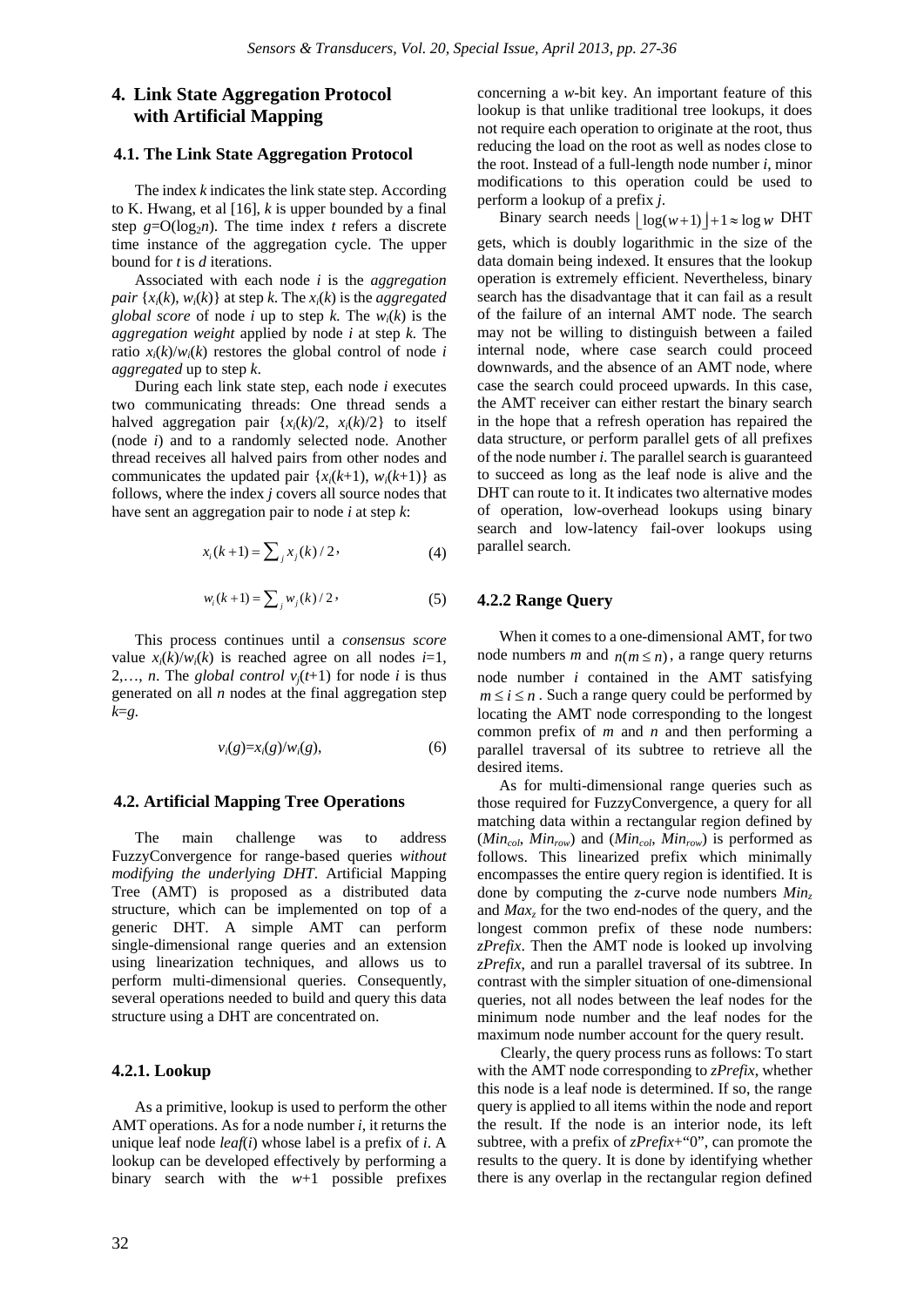by the subtree prefix and the range of the original query. The check can be implemented with no additional gets, so involves almost no penalty if it fails. If an overlap exists, the query is propagated down the left subtree recursively. Similarly, a similar test for the right subtree is implemented, with a prefix of *zPrefix*+"1", and if the test succeeds, it propagates the query down that sub-tree as well. So the query operation needs no more than the depth of the tree's sequential steps.

#### **4.2.3. Insert and Delete**

Insertion and deletion of a node number *i* need a AMT lookup to first locate the leaf node *leaf*(*i*). During insertion, if the leaf node is already full to its limit of *wj* values, it has to be split into two children. In most situations, the  $(w_i+1)$  keys are distributed among the two children such that each of them stores at most  $w_i$ . It is clear that all  $(w_i + 1)$  keys will be distributed to the same child, thereby necessitating a further split. For avoiding this case, the split operation identifies the longest common prefix of all of the  $(w_i +1)$  keys and creates two new leaf nodes one level deeper than that common prefix, thus making that neither of the new leaf nodes has more than *wj* keys. These keys are distributed across these two new leaf nodes and all nodes in between the original node being split and the new leaves are marked as interior nodes. These operations could be parallelized for efficiency. Simultaneously, when a key is deleted from the AMT, it could be possible to coalesce two sibling leaf nodes into a single parent node. This merge operation is essentially the reverse of splits and can be performed lazily in the background.

#### **5. Experimental Results**

#### **5.1. Simulation Parameters**

A simulation scenario is implemented to deal with how parameter, policy and convergence operations influence the efficacy of systems in terms of QualNet [17]. Dynamically, the platform updates the communication infrastructure by manipulating its heterogeneous constituent network elements, where wireless nodes are assumed to have a wide range of characteristics, concerning mobility costs and available transmission power. It continuously seeks to fulfill concrete end-to-end QoS requirements for a set of application level multi-hop connections between end node pairs. By leveraging cooperative mobility, the platform achieves this: it investigates new locations for cooperative battlefield MANET nodes, while adhering to its mobility budget constraints. In this exposition, QoS requirements are stated in accordance with maximum acceptable end-to-end connection bit error rates (BER), but it is noted that the platform could seamlessly integrate arbitrary and richer QoS definitions. Fig. 4 shows a modular schematic diagram of this platform, and it is developed as a modular discrete event simulator which is naturally organized in layers.

In this co-existing scenario, IEEE 802.16a and 802.11b networks and the convergence schemes for artificial mapping were designed and simulated. The interference model is in accordance with the calculation of SINR

$$
SINR_i = \frac{\text{RxPower of device } i}{\text{Noise} + \sum_{\text{overlap Proportion}} \text{InterferencePower}} , \quad (7)
$$



**Fig. 4.** Primary service selection process.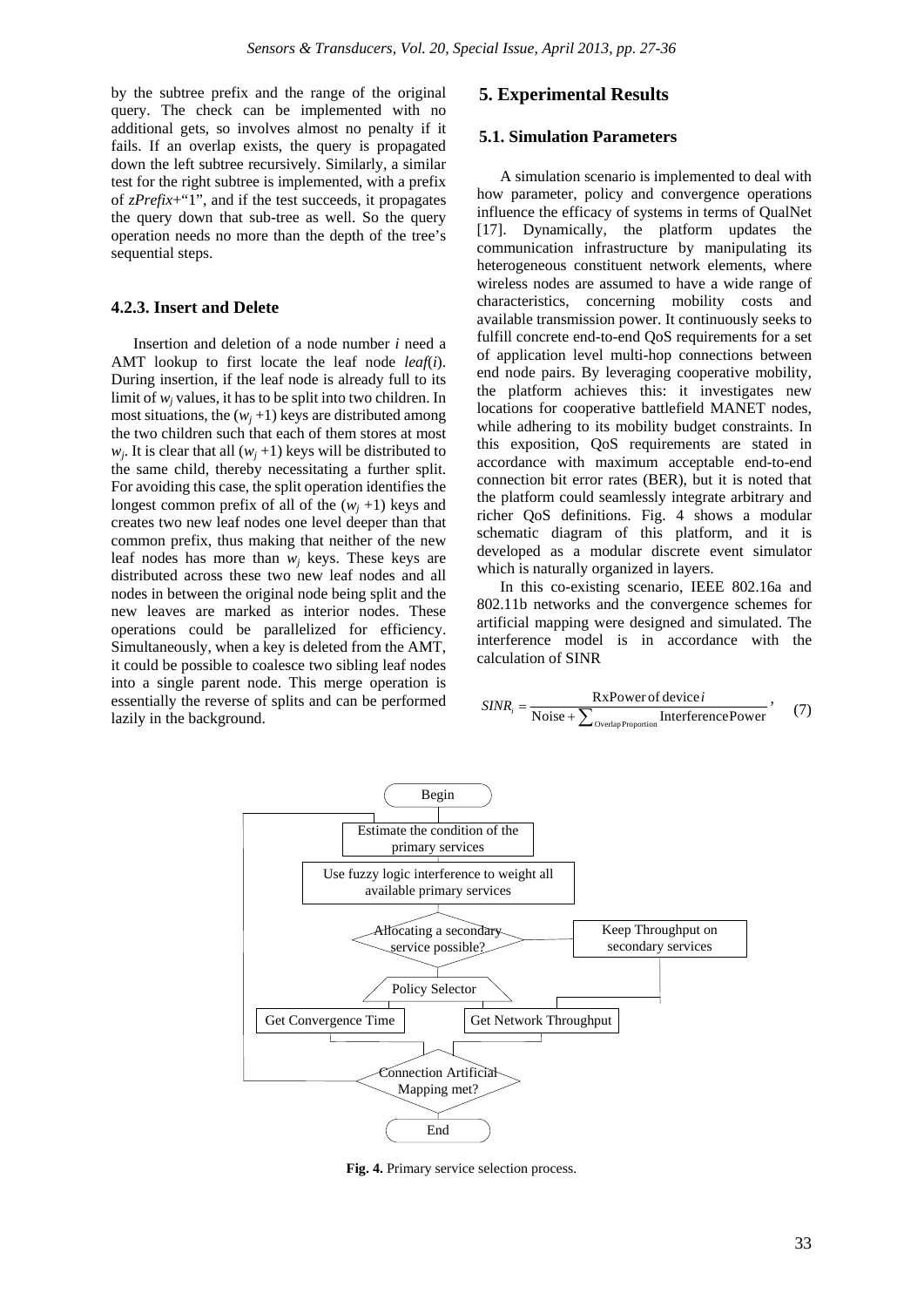where the interference power (in watts) is summed over overlapped regions (in frequency and time) of transmitted signals (OFDM and DSSS). Bit Error Rate (BER) can be obtained by looking up the modulation performance curve with knowledge of SINR. We simulated the artificial mapping of IEEE 802.16a and IEEE802.11b for DHT-based overlay with AWGN and two ray ground propagation models. For each case, the background nose density is -174 dBm/Hz and receiver noise is 9dB. The MAC protocol for IEEE 802.16a is TDMA with 3 non-overlapping frequency bands, while the MAC protocol for IEEE 802.11b is BSS mode with 11overlapping channels. The receiver sensitivity follows -80 dBm for IEEE 802.16a and -80 dBm IEEE 802.11b. The simulation calculates local convergence inference and global control aggregation.

#### **5.2. Simulation Results**

#### **5.2.1. Effect of Artificial Mapping for Spectrum Overlapping**

Artificial mapping for spectrum overlapping methods are first evaluated in a simple network scenario with one 802.11b hotspot (1 AP in the center and several clients) and one 802.16a cell (one BS and one SS). In this simulation, the distance *D* between 802.16a BS and 802.11b AP is a varying parameter and the hotspot radius is fixed at 100 meters. The 802.16a cell will always operate on 802.16a frequency band index centered at 2412 MHz, which will totally overlap with 802.11b hotspot if it operates on band 1. But if 802.11b devices change to band 2, 3, or 4, the two systems only have partial overlapping bands. With artificial mapping, 802.11b devices are able to avoid interference with 802.16a by switching their operating frequency bands dynamically. The power adjustment is the transmit power adjustment controlled by transmitter power constraints, which is not considered currently.

In Figs. 5 and 6, as switching to different frequency bands, as both systems have overloaded CBR traffic, the *x* axis is the 802.11b frequency band number index 1 to 3.  $x=4$  corresponds to the situation without 802.16a traffic, *i.e.* no interference, and the *y* axis is the number of transmission pairs in one hotspot, ranging from 1 to 6 pairs. As is shown in Fig. 5, the hotspot is near the 802.16a BS, these systems degrade since interference is strong. When *D*=1.5 km, there is still interference because of complete overlap at frequency band index 1 and 5. Nevertheless, for frequency band indices greater than 3, the link throughput is almost unaffected by interferer nodes. For partial overlap at frequency band 2, the throughput is still degraded. The advantage of avoiding interference by switching 802.11b frequency bands to other available bands is observed in this case.

The dynamic resource management is designed, where the control radio uses 802.11b operating at fixed frequency band 1 with 2 Mbps rate covering about 250 *m*. The control MAC uses the IEEE 802.11 standard without RTS/CTS. The data radio can be achieved with generic radios, but without loss of generality, 802.11a OFDM radio parameters at 5 GHz is utilized for *Cognitive Plane* with 8 frequency bands of 20 MHz each. The scenario is composed of varying numbers of wireless nodes in a 1 km  $\times$  1 km of unit area, where nodes are randomly placed in the CRN and boot up at random times. In terms of network setup time, control overhead used and estimated achievable end-to-end rate, the convergence validation with spectrum coordination is discussed. The maximum network setup time is the time from the start of the first node to the time all nodes in the CRN achieve global awareness by completing the reconfiguration process. To evaluate the protocol, different traffic source and destination pairs are selected randomly to manipulate data ON/OFF sessions.



**Fig. 5.** Average link throughput with *D*=1 km.



**Fig. 6.** Average link throughput with *D*=1.5 km.

#### **5.2.2. Convergence Validation Result**

The simulation results are compared for cases where all reconfiguration states are sent periodically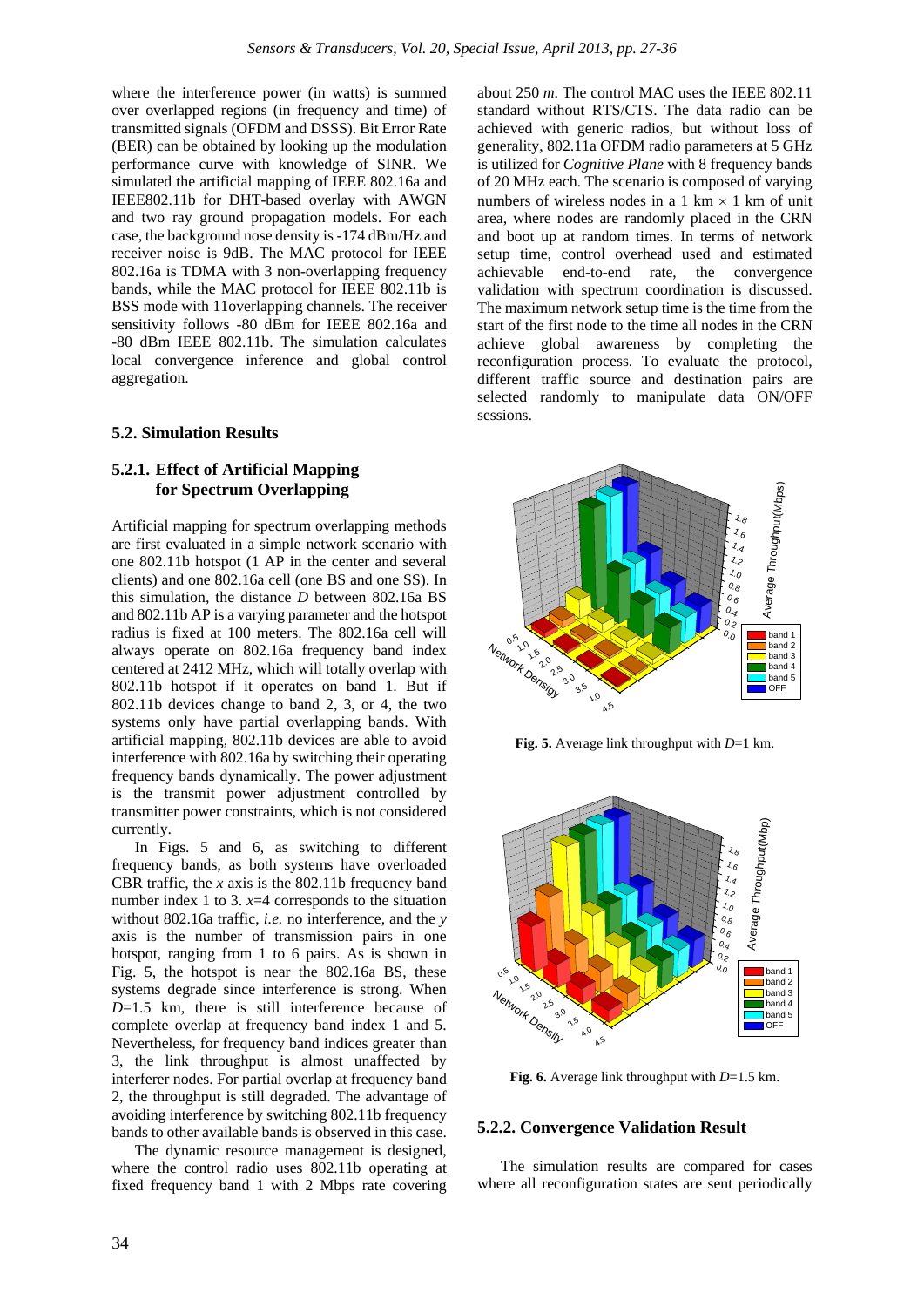(convergence all), or alternatively only when changes occur (convergence changes). Fig. 7 and 8 show the maximum and average network convergence time, in which nodes randomly boot up from 0 to 2 s. With increasing number of nodes in the network, the network setup time first decreases and then increases, reaching its minimum at a node density. As the network is sparse, more convergence steps are required to discover the whole network, and it takes about 3~8 iteration steps to discover the network in a very dense network. Note that when only changed reconfiguration states are propagated, the network converges faster due to reduced control packets contending for the control bands.



**Fig. 7.** Maximum network convergence time.



**Fig. 8.** Average Network convergence time.

#### **5.2.3. Throughput for Uniformly Distributed and for Clustering Distributed**

Apart from the above network scenario, four 802.11b hotspots with 4 clients and 1 AP per hotspot are placed in one 802.16a cell with 1 km away from the BS. 802.11b nodes are randomly placed inside the hotspot with the distance to AP. The following geographic distributions of 802.16a SS were addressed: (a) randomly uniformly distributed inside the 802.16a cell with a radius of 1.5 km, and (b) clustered around each hotspot with the distance to each AP. The larger the clustering index, the more

closely the cluster couples spatially with hotspots, and thus the higher the interference between the two systems. The total number of 802.16a SS is kept the same as the total number of 802.11b clients in the CRN and the traffic type is the same as the previous simulation.

As for the distribution in Figs. 9 and 10, the results for convergence in frequency denoted are compared with common spectrum coordination with CSCC [18]. Both 802.16a DL and UL traffics are considered. Fig. 9 shows the situation with randomly-distributed 802.16a SS. There are 802.16a SS nodes with 12 nodes in each 802.16a channel, when Pareto traffic with ON/OFF time=500 ms/500 ms. Fig. 10 shows the situation with clustering-distributed SS nodes. The results show the case with convergence can significantly improve the average network throughput, up to about 67% in randomly distributed case and about 130% in the clustering case. It also performs better than CSCC when the 802.16a SS node density is not very high, which means there is vacant spectrum for the two systems to operate in different frequency bands.



**Fig. 9.** Throughput for uniformly distributed.



**Fig. 10.** Throughput for clustering distributed.

#### **6. Conclusions**

The resource management for the future heterogeneous network is demonstrated in this paper. To meet the future cognitive radio networks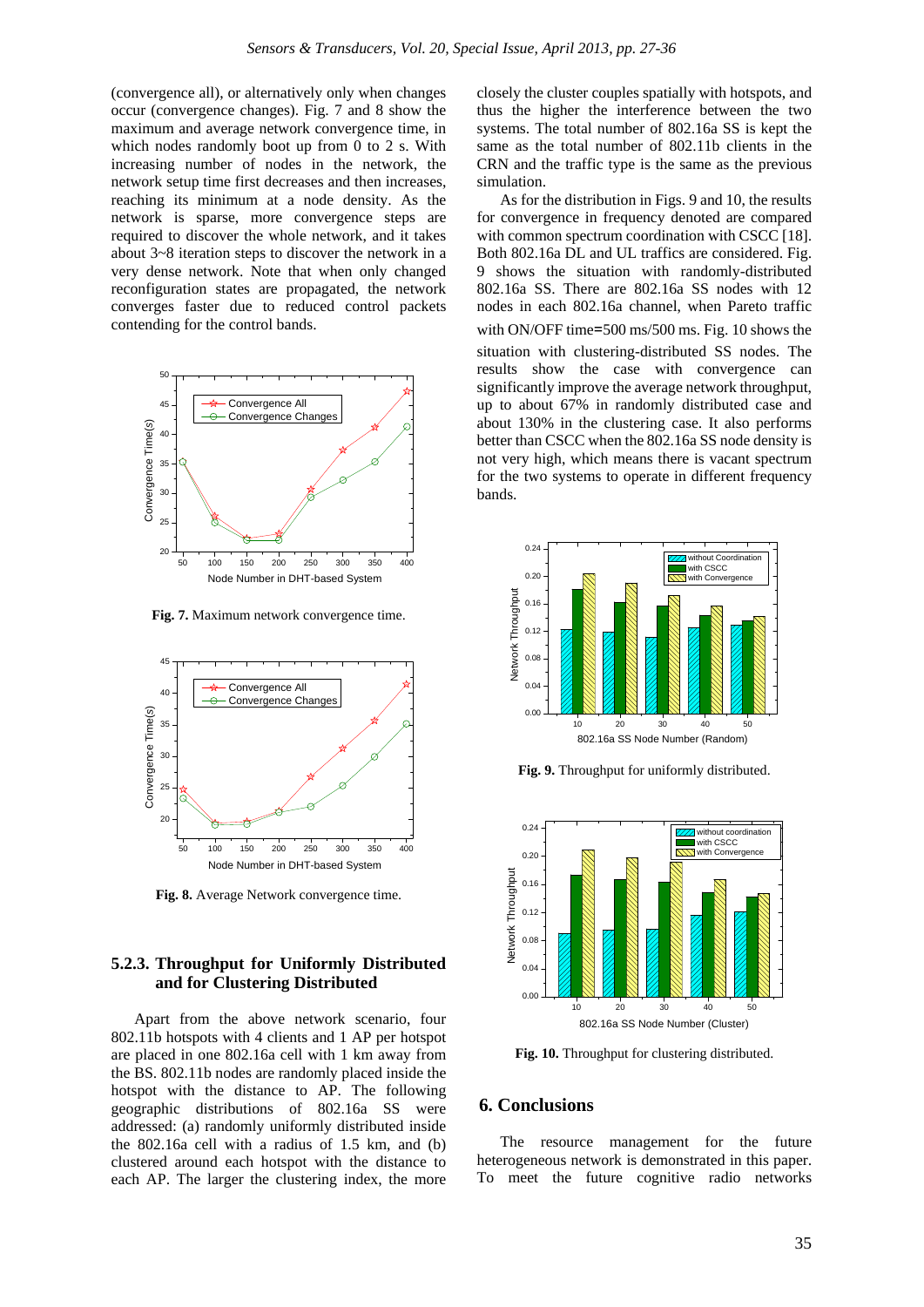convergence, the artificial mapping approach is proposed. The design considerations are thoroughly discussed. The analysis indicates that the fuzzy logic interference could be a clearly effective for distributed management in heterogeneous wireless environment. A FuzzyConvergence system is designed as a mechanism to enable efficient spectrum etiquettes, and it is shown that it enables each node to dynamically decide on an affordable message overhead in terms of local information. Also, with the performance advantages in dense or clustered networks environment, the DHT-based overlay is implemented. Based on the Artificial Mapping Tree (AMT), the multi-dimensional range queries can exert various operations needed to build and query data adaptively.

The experiment results verify the analysis. By artificial mapping, wireless devices are capable of avoiding interference with others by switching their operating frequency bands dynamically. Further, the benefit of global control aggregation is observed in this case. Compared with today's adaptive network collaboration approach, the artificial mapping approach is very promising from the standpoints of both performance and convergence effectiveness.

#### **Acknowledgements**

This research was supported by the Hubei Province Nature Science Foundation in China under contract number 2011CDC053, and the excellent scientists Programs of Hubei Province in China under contract number Q20111311.

#### **References**

- [1]. J. Mitola III, Cognitive radio: an integrated agent architecture for software defined radio, PhD Thesis, *KTH Roy Institute of Technology*, 2000.
- [2]. S. Haykin, Cognitive radio: Brain-empowered wireless communications, *IEEE Journal on Selected Areas in Communications*, 23, 2, 2005, pp. 201-220.
- [3]. D. Raychaudhuri, et al., CogNet-An architectural foundation for experimental cognitive radio networks within the future Internet, in *ACM MobiArch,* 2006.
- [4]. Q. Zhang, J. Jia, and J. Zhang, Cooperative Relay to Improve Diversity in Cognitive Radio Networks, *IEEE Communications Magazine*, February 2009, pp. 111-117.
- [5]. S. Sharma, Y. Shi, Y. T. Hou, H. D. Sherali, S. Kompella, Communications via Joint Session Grouping and Relay Node Selection, in *Proceedings of the IEEE INFOCOM*, Shanghai, China, April 10-15, 2011.
- [6]. Z. Yang, G. Cheng, W. Liu, W. Yuan, W. Cheng, Local Coordination Based Routing and Spectrum Assignment in Multi-hop Cognitive Radio Networks, *Mobile Networks and Applications*, 2008, Vol. 13, pp. 67-81.
- [7]. J. Zhao, H. Zheng, G. Yang, Distributed Coordination in Dynamic Spectrum Allocation Networks, in *Proc. IEEE DySPAN*, 2005, pp. 259-268.
- [8]. W. H. Lehr and J. M. Chapin, On the Convergence of Wired and Wireless Access Network Architectures, *Information Economics and Policy*, Vol. 22, Issue 1, 2010, March, pp. 33-41.
- [9]. G. Shen, R. S. Tucker, and C.-J. Chae, Fixed Mobile Convergence Architectures for Broadband Access: Integration of EPON and WiMax, *IEEE Communications Magazine*, August 2007, pp. 44-50.
- [10]. S. Lee, K. Sriramy, K. Kim, J. Lee, Y. Kim, and N. Golmie, Vertical Handoff Decision Algorithms for Providing Optimized Performance in Heterogeneous Wireless Networks, *IEEE Transactions on Vehicular Technology*, Feb. 2009, Vol. 58, Issue 2, pp. 865-881.
- [11]. H. J. Zimmermann, Fuzzy set theory, *Wiley Interdisciplinary Reviews*, Vol. 2, Issue 3, 2010, pp. 317–332, May/June 2010.
- [12]. N. Baldo, M. Zorzi, Cognitive network access using fuzzy decision making, *IEEE Transactions on Wireless Communications*, July 2009, Vol. 8, Issue7, pp. 3523-3535.
- [13]. M. Marin-Perianu and P. Havinga, D-FLER: A Distributed Fuzzy Logic Engine for Rule-based Wireless Sensor Networks, Ubiquitous Computing Systems*, Springer*, 2010.
- [14]. S. Song, K. Hwang, R. Zhou, and Y. K. Kwok, Trusted P2P Transactions with Fuzzy Reputation Aggregation, *IEEE Internet Computing*, November 2005, pp. 24-34.
- [15]. I. Stoica, R. Morris, D. Karger, M. F. Kaashoek and H. Balakrishnan, Chord: A scalable peer-to-peer lookup service for internet applications, in *ACM SIGCOMM Computer Communication Review*, Vol. 31, Issue 4, October 2001, pp. 1-12.
- [16]. R. Zhou, K. Hwang, and M. Cai, GossipTrust for Fast Reputation Aggregation in Peer-to-Peer Networks, *IEEE Transactions on Knowledgement and Data Engineering*, Feb. 11, 2008, pp. 1-14.
- [17]. QualNet, http://www.qualnet.com/
- [18]. D. Raychaudhuri, et al., Cognitive radio technology: From distributed spectrum coordination to adaptive network collaboration, *Pervasive and Mobile Computing*, 2008.

2013 Copyright ©, International Frequency Sensor Association (IFSA). All rights reserved. (http://www.sensorsportal.com)

\_\_\_\_\_\_\_\_\_\_\_\_\_\_\_\_\_\_\_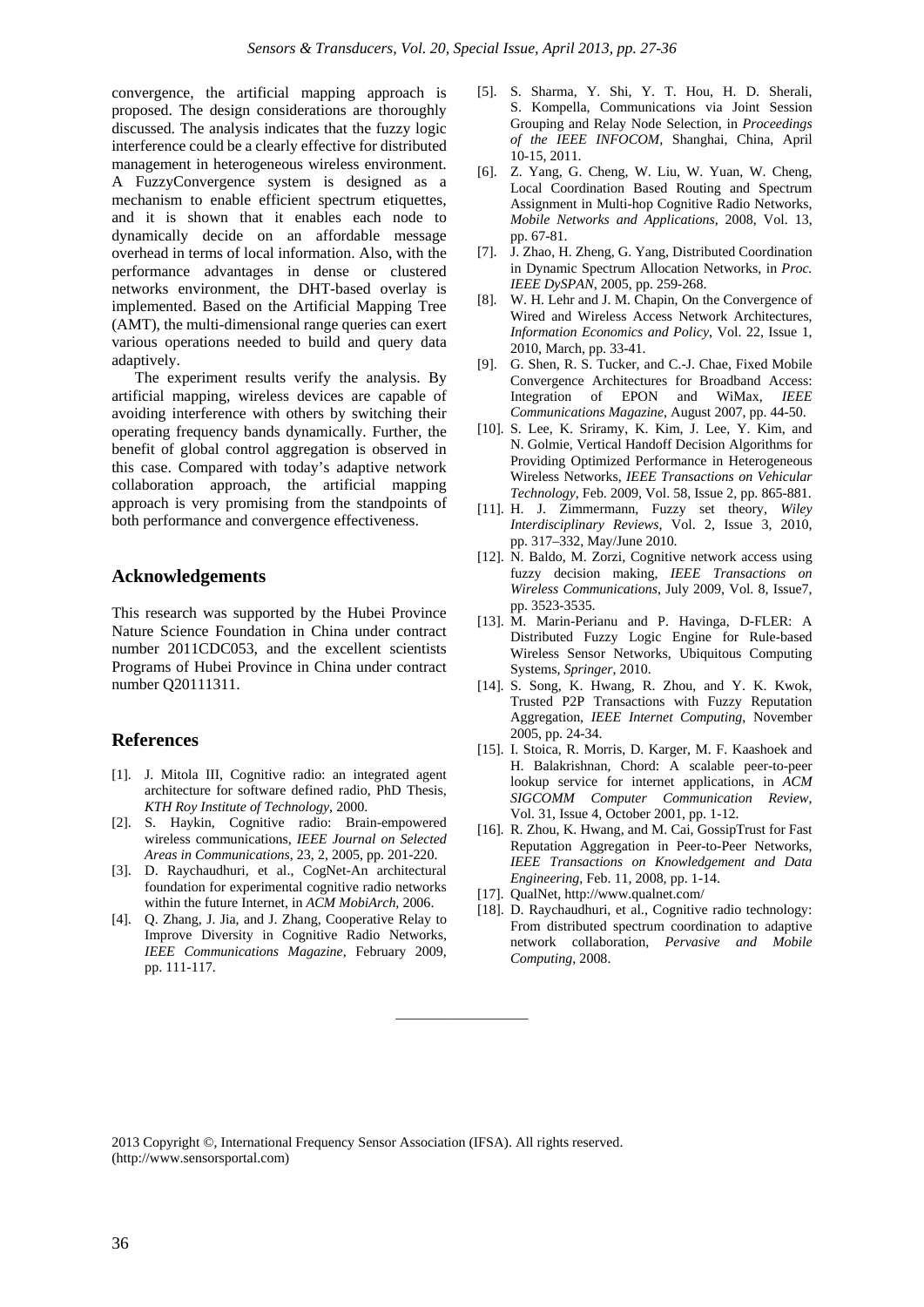**International Frequency Sensor Association (IFSA) Publishing** 

## **Digital Sensors and Sensor Systems: Practical Design**



Formats: printable pdf (Acrobat) and print (hardcover), 419 pages ISBN: 978-84-616-0652-8, e-ISBN: 978-84-615-6957-1

#### **Sergey Y. Yurish**

The goal of this book is to help the practicians achieve the best metrological and technical performances of digital sensors and sensor systems at low cost, and significantly to reduce time-to-market. It should be also useful for students, lectures and professors to provide a solid background of the novel concepts and design approach.

#### **Book features include:**

- Each of chapter can be used independently and contains its own detailed list of references
- Easy-to-repeat experiments
- Practical orientation
- Dozens examples of various complete sensors and sensor systems for physical and chemical, electrical and non-electrical values
- Detailed description of technology driven and coming alternative to the ADC a frequency (time)-to-digital conversion

Digital Sensors and Sensor Systems: Practical Design will greatly benefit undergraduate and at PhD students, engineers, scientists and researchers in both industry and academia. It is especially suited as a reference guide for practicians, working for Original Equipment Manufacturers (OEM) electronics market (electronics/hardware), sensor industry, and using commercial-off-the-shelf components

http://sensorsportal.com/HTML/BOOKSTORE/Digital Sensors.htm



**Order online:** http://www.sensorsportal.com/HTML/BOOKSTORE/Handbook of Measurements.htm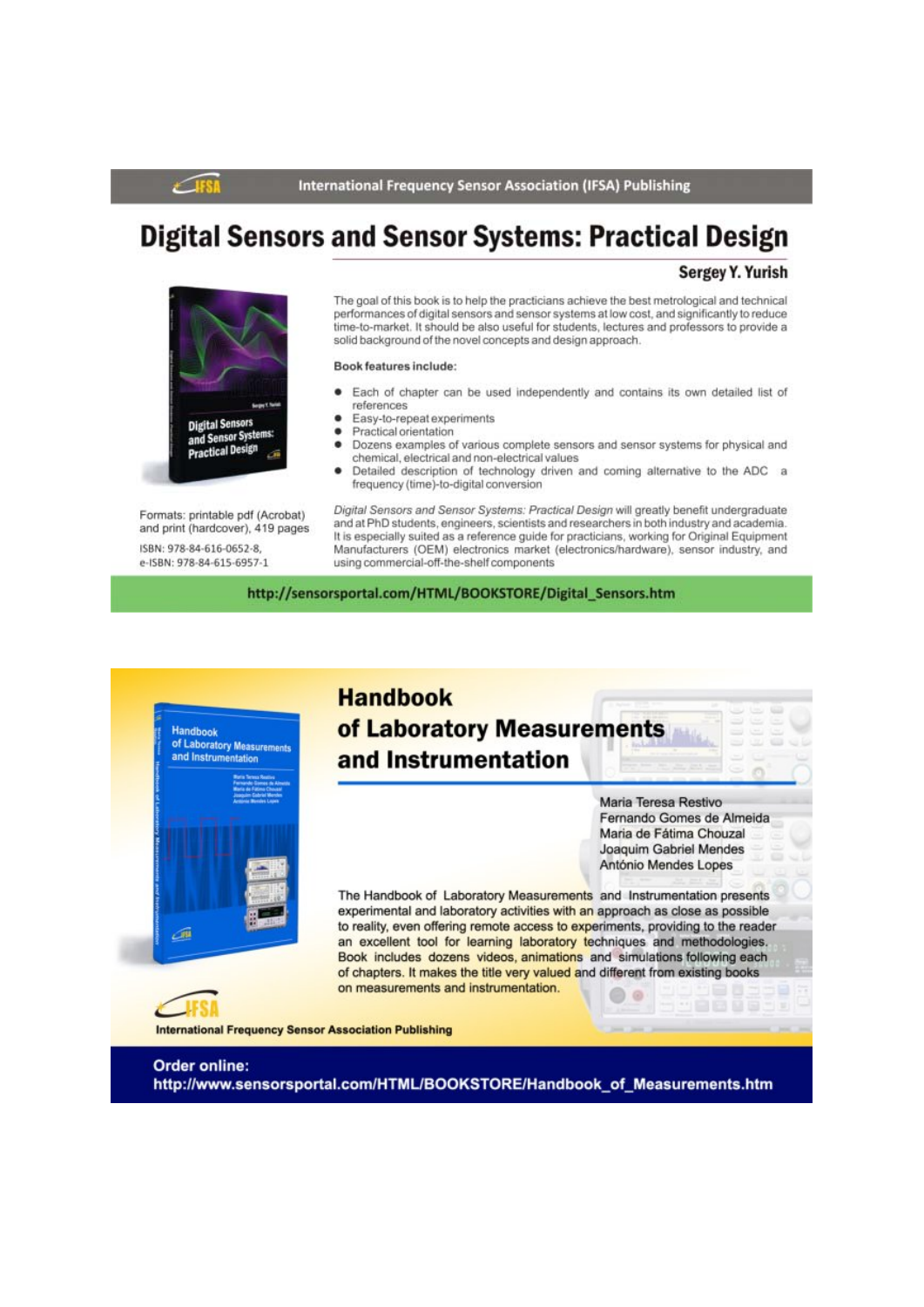#### **Aims and Scope**

*Sensors & Transducers* is a peer reviewed international, interdisciplinary journal that provides an advanced forum for the science and technology of physical, chemical sensors and biosensors. It publishes original research articles, timely state-of-the-art reviews and application specific articles with the following devices areas:

- Physical, chemical and biosensors;
- Digital, frequency, period, duty-cycle, time interval, PWM, pulse number output sensors and transducers;
- Theory, principles, effects, design, standardization and modeling;
- Smart sensors and systems;
- Sensor instrumentation;
- Virtual instruments;
- Sensors interfaces, buses and networks;
- Signal processing and interfacing;
- Frequency (period, duty-cycle)-to-code converters, ADC;
- Technologies and materials;
- Nanosensors;
- Microsystems;
- Applications.

Further information on this journal is available from the Publisher's web site: http://www.sensorsportal.com/HTML/DIGEST/Submission.htm

#### **Subscriptions**

An annual subscription includes 12 regular issues and some special issues. Annual subscription rates for 2013 are the following:

Electronic version (in printable pdf format): 400.00 EUR Printed with b/w illustrations: 640.00 EUR Printed full color version: 760.00 EUR

40 % discount is available for IFSA Members.

Prices include shipping costs by mail. Further information about subscription is available through IFSA Publishing's web site: http://www.sensorsportal.com/HTML/DIGEST/Journal\_Subscription.htm

#### **Advertising Information**

If you are interested in advertising or other commercial opportunities please e-mail sales@sensorsportal.com and your enquiry will be passed to the correct person who will respond to you within 24 hours. Please download also our Media Planner 2013: http://www.sensorsportal.com/DOWNLOADS/Media\_Planner\_2013.pdf

#### **Books for Review**

Publications should be sent to the IFSA Publishing Office: Ronda de Ramon Otero Pedrayo, 42C, 1-5, 08860, Castelldefels, Barcelona, Spain.

#### **Abstracting Services**

This journal is cited, indexed and abstracted by Chemical Abstracts, EBSCO Publishing, IndexCopernicus Journals Master List, ProQuest Science Journals, CAS Source Index (CASSI), Ulrich's Periodicals Directory, Scirus, Google Scholar, etc. Since 2011 *Sensors & Transducers* journal is covered and indexed by EI Compendex index (including a Scopus, Embase, Engineering Village and Reaxys) in *Elsevier* products.

#### **Instructions for Authors**

Please visit the journal web page http://www.sensorsportal.com/HTML/DIGEST/Submission.htm Authors must follow the instructions very carefully when submitting their manuscripts. Manuscript must be send electronically in both: MS Word 2003 for Windows (doc) and Acrobat (pdf) formats by e-mail: editor@sensorsportal.com